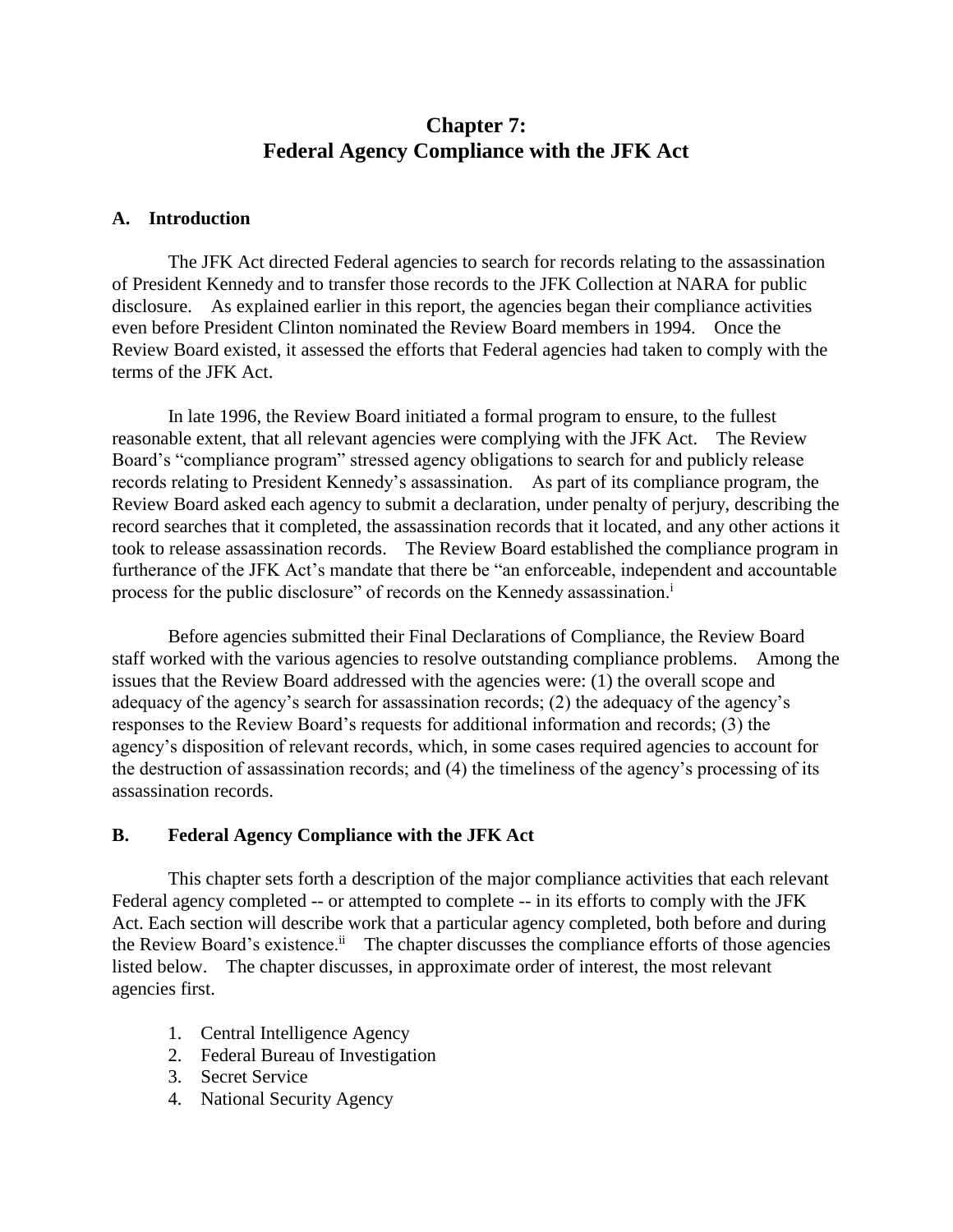- 5. Department of State
- 6. Department of Justice
	- a. Office of Information & Privacy
	- b. Criminal Division
	- c. Civil Division
	- d. Civil Rights Division
	- e. Office of Legal Counsel
- 7. Department of the Treasury
	- a. Main Treasury
	- b. Bureau of Alcohol Tobacco & Firearms
	- c. Customs Service
	- d. Internal Revenue Service
- 8. National Security council
- 9. President's Foreign Intelligence Advisory Board
- 10. Immigration & Naturalization Service
- 11. Office of the Secretary of Defense
- 12. Defense Intelligence Agency
- 13. Department of the Army
- 14. Department of the Navy
- 15. National Naval Medical Center in Bethesda
- 16. Department of the Air Force
- 17. Joint Chiefs of Staff
- 18. White House Communications Agency
- 19. Postal Service
- 20. Drug Enforcement Administration
- 21. Library of Congress
- 22. National Archives and Presidential Libraries
	- a. National Archives, Washington, D.C.
	- b. National Archives -- Southwest Region, Fort Worth, Texas
	- c. Gerald R. Ford Library
	- d. John F. Kennedy Library
	- e. Lyndon B. Johnson Library
- 23. General Services Administration
- 24. Congressional Records
	- a. House Select Committee on Assassinations
	- b. Senate Select Committee to Study Governmental Operations with Respect to Intelligence Activities ("the Church Committee")
	- c. House Select Committee on Intelligence ("the Pike Committee")
	- d. House Judiciary's Subcommittee on Civil & Constitutional Rights
	- e. House Government Operations Subcommittee on Government Information and Individual Rights
	- f. House Committee on Un-American Activities
	- g. Other Congressional Records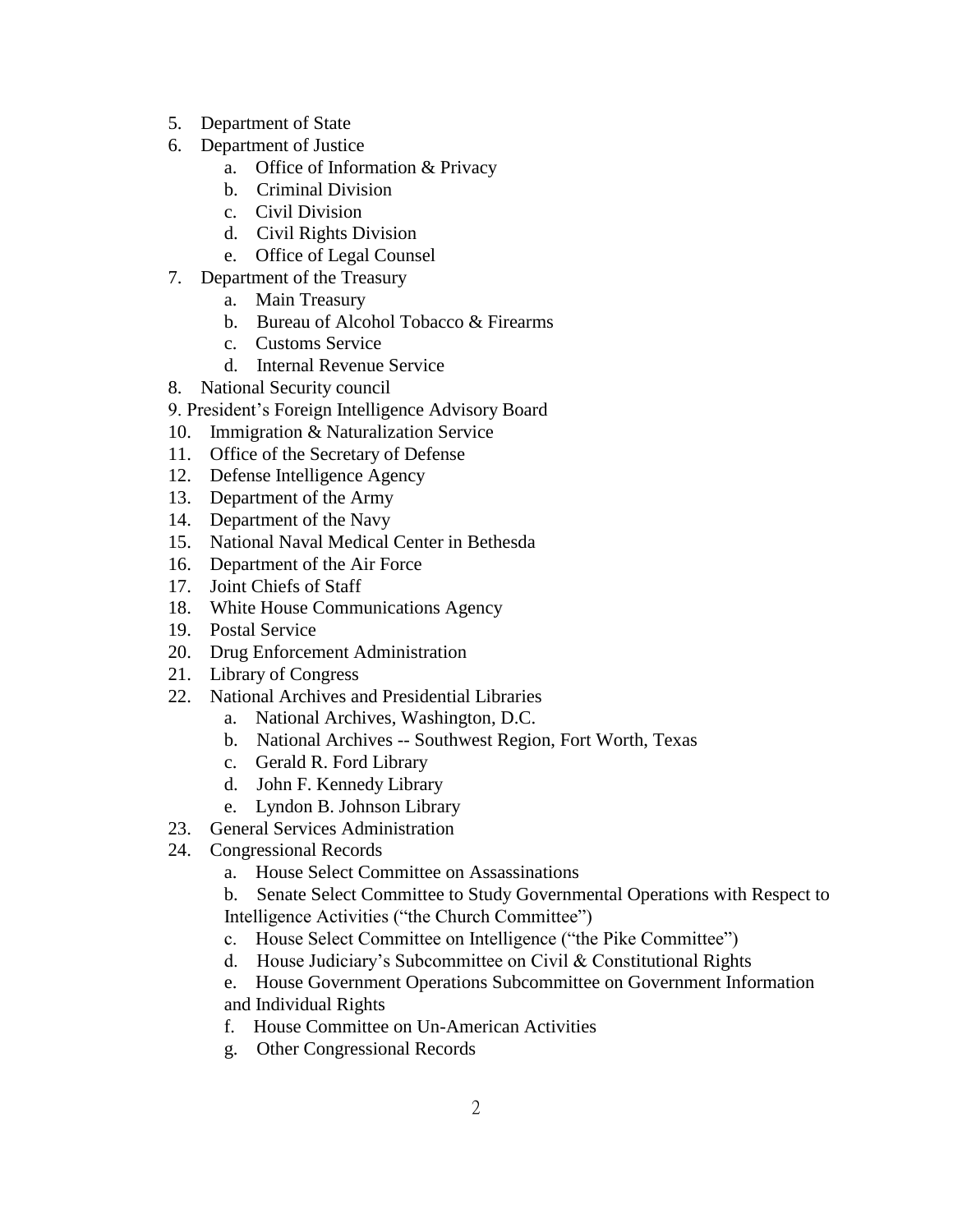**Central Intelligence Agency**. The Review Board considered complete disclosure of all CIA records relating to Lee Harvey Oswald and the Kennedy assassination to be one of its highest prioritites. In 1992 and 1993, immediately after Congress passed the JFK Act, the CIA began to

assemble its assassination records. Chapter 5 of this report describes the record groups that CIA identified for review.<sup>iii</sup> The CIA had processed under the JFK Act some relevant assassination records and transmitted those records to NARA in 1993.<sup>iv</sup>

**[provide a brief history of CIA's Historical Review Group, their relationship to the rest of CIA, and how we worked with them to acheive compliance.]** A number of CIA officers facilitated the difficult process of resolving conflicting national interests, including JFK Project Chief J. Barry Harrelson, former Historical Review Group Chief John F. Pereira, and the current chief of the Historical Review Program, James R. Oliver. The Review Board did encounter CIA officers, almost exclusively from the Directorate of Operations, who resisted compromise, unnecessarily impeded the review process and, ultimately, damaged the CIA's interests with their all-or-nothing positions. The Board quickly learned that, whenever it and its staff were able to deal directly with knowledgeable experts throughout the Agency on substantive issues or records, the parties came to mutually acceptable decisions to release or postpone assassination records. The interposition of zealous but inadequately informed staff officers between the Board or its staff and the affected operational divisions was the single most pernicious influence encountered by the Board in its dealings with the CIA.

As Chapter 6 of this report describes, the Review Board made 16 formal requests and 37 informal requests to the CIA for additional information and records. **[describe, in compliance terms, why we distinguished between "formal" and "informal" requests.]** The CIA was reluctant to provide the Review Board full access to its files. **[describe difficulties gaining access and agreement to limit access to only one or two Review Board staff members at any given time.]** Although the Review Board staff experienced some resistance from CIA in gaining access to records, the CIA eventually cooperated and provided responsive records and information.

In mid 1998, several months before the Review Board would terminate its operations, Review Board staff member Michelle Combs requested and received a record that led the CIA to discover several records relating directly to Lee Harvey Oswald, including (a) an Office of Security file on Oswald and (b) a previously undisclosed "continuation" of the Oswald 201 file containing a small number of documents post-dating the 1977-78 HSCA investigation. Given that the Review Board's mandate is, in part, to restore public confidence in government, CIA's belated discovery of the records disturbed the Review Board.

In an effort to ensure that the CIA fully understood its JFK Act obligations, the Review Board subsequently reviewed with CIA several outstanding compliance issues.<sup>v</sup> At that time, the Review Board requested that CIA Director George Tenet issue a directive to all components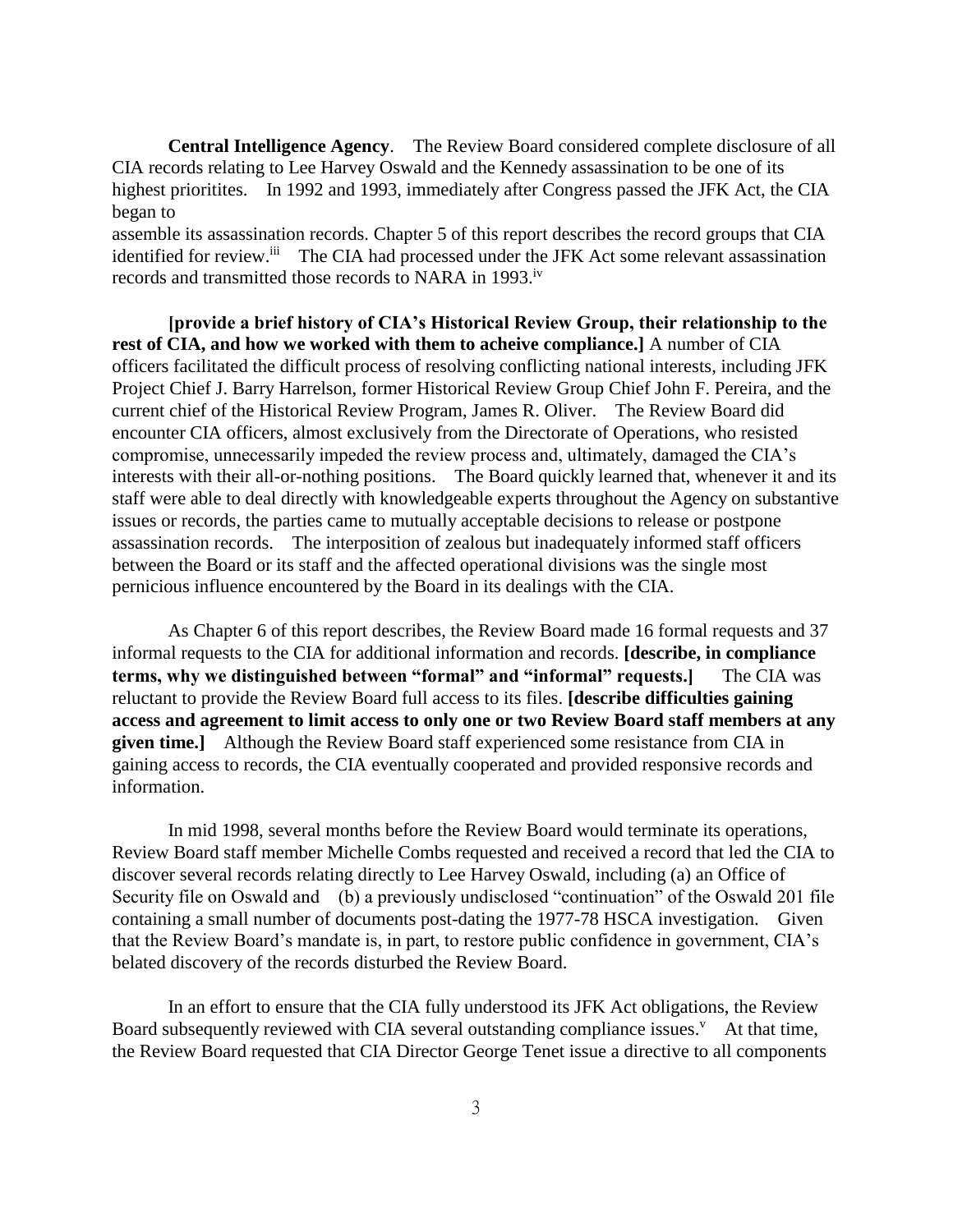of CIA requesting that they identify any records relating to the assassination. $\overline{v}$  Tenet issued the directive. Other measures were suggested by the Review Board, and these were undertaken by CIA.

On September \_\_, 1998, the CIA submitted, under penalty of perjury, its Final Declaration regarding compliance with the JFK Act. The CIA represented, among other matters, that: [Discuss significant representations by CIA].<sup>vii</sup>

\*\*\*

## Working with CIA

The Review Board's work with the CIA has been through the auspices of the Agency's Historical Review Program (previously the Historical Review Group) under JFK Program Chief J. Barry Harrelson. HRP reviewed documents, referred documents within CIA, answered questions, negotiated issues with the Review Board staff, and, after the Board's vote, processed the documents for release to the National Archives. The HRG reviewers were all CIA annuitants with twenty years or more experience working as independent contractors. Beginning with a staff of 14 in 1992, by the summer of 1998, the staff had grown steadily to encompass most of HRP's resources with 29 reviewers and 9 administrative and support personnel. HRP also drew on CIA-Wide resources for searches, reviews answers to questions, and additional materials. From 1993 until December1997, HRG functioned as part of the Center for Studies in Intelligence and, its chief, John F. Pereira, was the Director of Central Intelligence's personal representative to the Review Board. In January 1998, an internal CIA re-organization renamed HRG the Historical Review Program and moved it to join other Agency declassification, release, and publication efforts in the Office of Information Management under its director Edmund Cohen. \*\*\*

**Federal Bureau of Investigation**. The Review Board considered FBI records to be of veryhigh public Like CIA records, disclosure of FBI records on the assassination were considered by the Review Board to be of paramount importance. After passage of the JFK Act, the FBI established a JFK Act Task Force and proceeded to transfer to the National Archives its major official files on: the JFK assassination investigation; Lee Harvey Oswald; Marina Oswald; Jack Ruby; and other figures associated with events of the assassination (including Ruth and Michael Paine, George DeMohrenschildt, David Ferrie, and Clay Shaw). These files were collected from FBI Headquarters and from FBI field offices, including most importantly the Dallas and New Orleans offices. These key FBI files relating to the Kennedy assassination had been identified over the years through FBI responses to FOIA requests and came to be known as the "core and related" files. The FBI also began to forward to the JFK Collection various FBI files, including files on organized crime figures, that had been inspected by the HSCA and sequestered pursuant to agreement between the HSCA and the FBI.

After appointment of the Review Board members, the Board established a team of staff members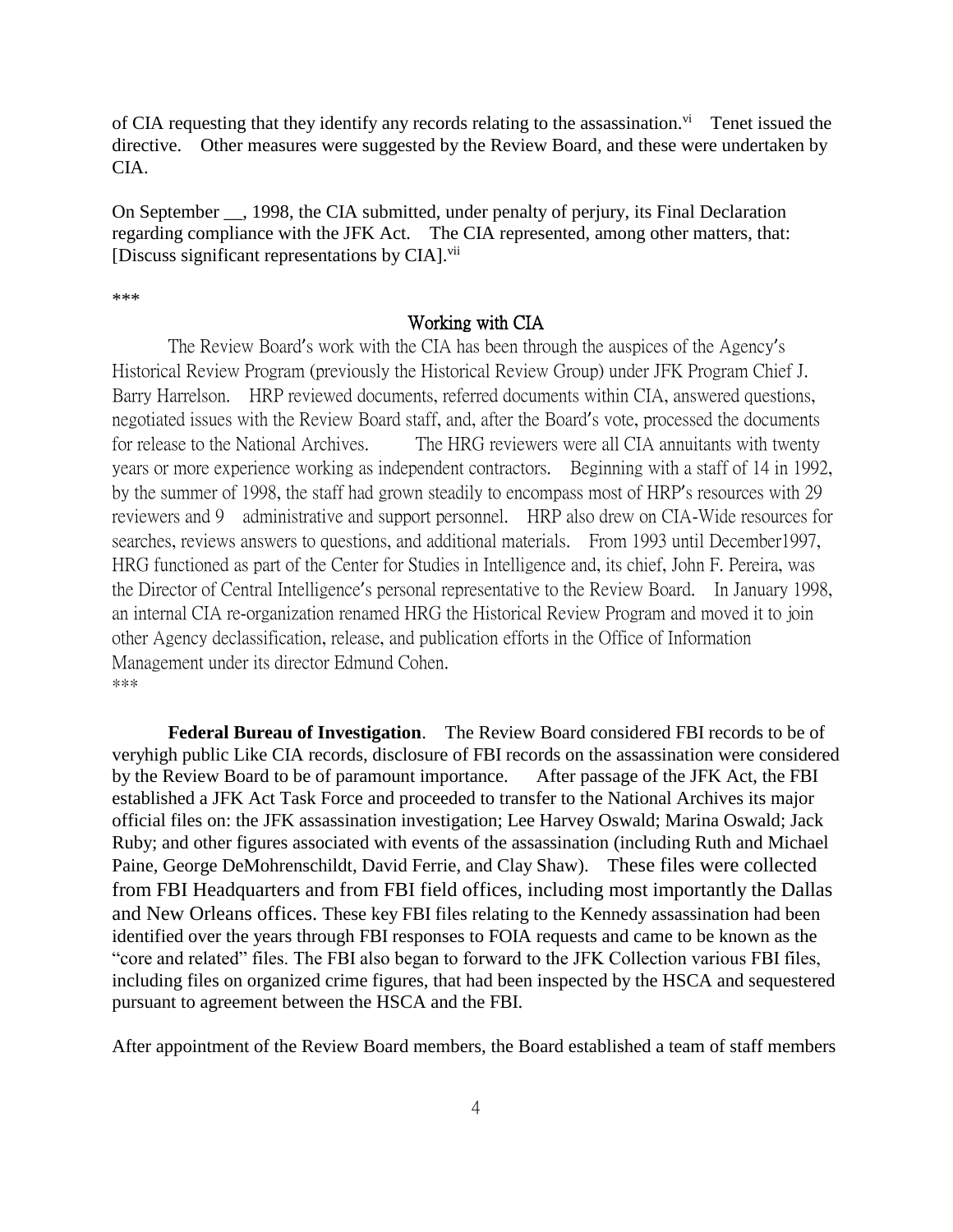devoted to identifying and seeking release of other FBI records relating to the assassination. Additional categories of FBI records were identified for inspection both through Review Board research, as well as public suggestions. The Review Board formally submitted to the FBI over 50 requests for additional records that were deemed sufficiently important for review under the JFK Act. The FBI responded to all requests and made available for Review Board inspection original files sought by the Board. These records included FBI files on Edwin Walker, various anti-Castro groups, Warren Commission critics, and right-wing groups in Dallas to name a few. In addition, the Review Board requested that all files of J. Edgar Hoover, including his Official  $\&$ Confidential ("O&C") files, be made available for inspection by the Review Board. The Review Board designated, as assassination records, two O&C files that were maintained on John F. Kennedy. Certain other materials were also designated from the O&C files. *See* Review Board Staff Memorandum (dated Jan. 8, 1998). The Review Board also asked the FBI to locate certain other records that were apparently maintained by Director Hoover on the assassination. *See* April 22, 1997 Review Board Letter to the FBI. The FBI could not locate or account for these materials. The Review Board also sought to inspect the office files of Associate FBI Director Clyde Tolson, the number two man at the FBI at the time of the assassination. The FBI made available certain office files of Mr. Tolson from 1965, but could not account for his files from 1963-64.

In April 1998, the staffs of the FBI and the Review Board met to address any outstanding matters with respect to the FBI's compliance with the JFK Act. The compliance program with the FBI focused primarily on the adequacy of the FBI's searches under the JFK Act. While the FBI had previously identified the major official files relating to the assassination, and had provided the files that were sought under the Review Board's formal requests, the Review Board staff raised certain additional records issues, including identification of any working files for the top FBI officials with responsibility for investigating the Kennedy assassination and accounting for all relevant electronic surveillance that related to the assassination. *See* January 22, 1997 and May 11, 1998 Review Board Letters to FBI.

The FBI requested all 56 of its field offices to identify any electronic surveillance in which key persons associated with the assassination were either speaking, or referred to, in conversations monitored by the FBI. The FBI searched its "elsur indices" under Lee Harvey Oswald, Marina Oswald, Jack Ruby, John F. Kennedy, Marguerite Oswald, George DeMohrenschildt, Ruth Paine, and Michael Paine. *See* FBI Final Declaration of Compliance (dated August 20, 1998). The FBI certified that it identified only one instance where the conversation of a key figure was recorded, and that was the electronic surveillance of Marina Oswald in Dallas following the  $assassination.<sup>1</sup>$  All other relevant electronic surveillance identified by the FBI consisted of so-called "overhears," where a person is mentioned in a conversation.<sup>viii</sup> The Review Board did not have a chance to evaluate all of this electronic surveillance, but the FBI certified that these would be reviewed and processed under the JFK Act. *See id*. Other electronic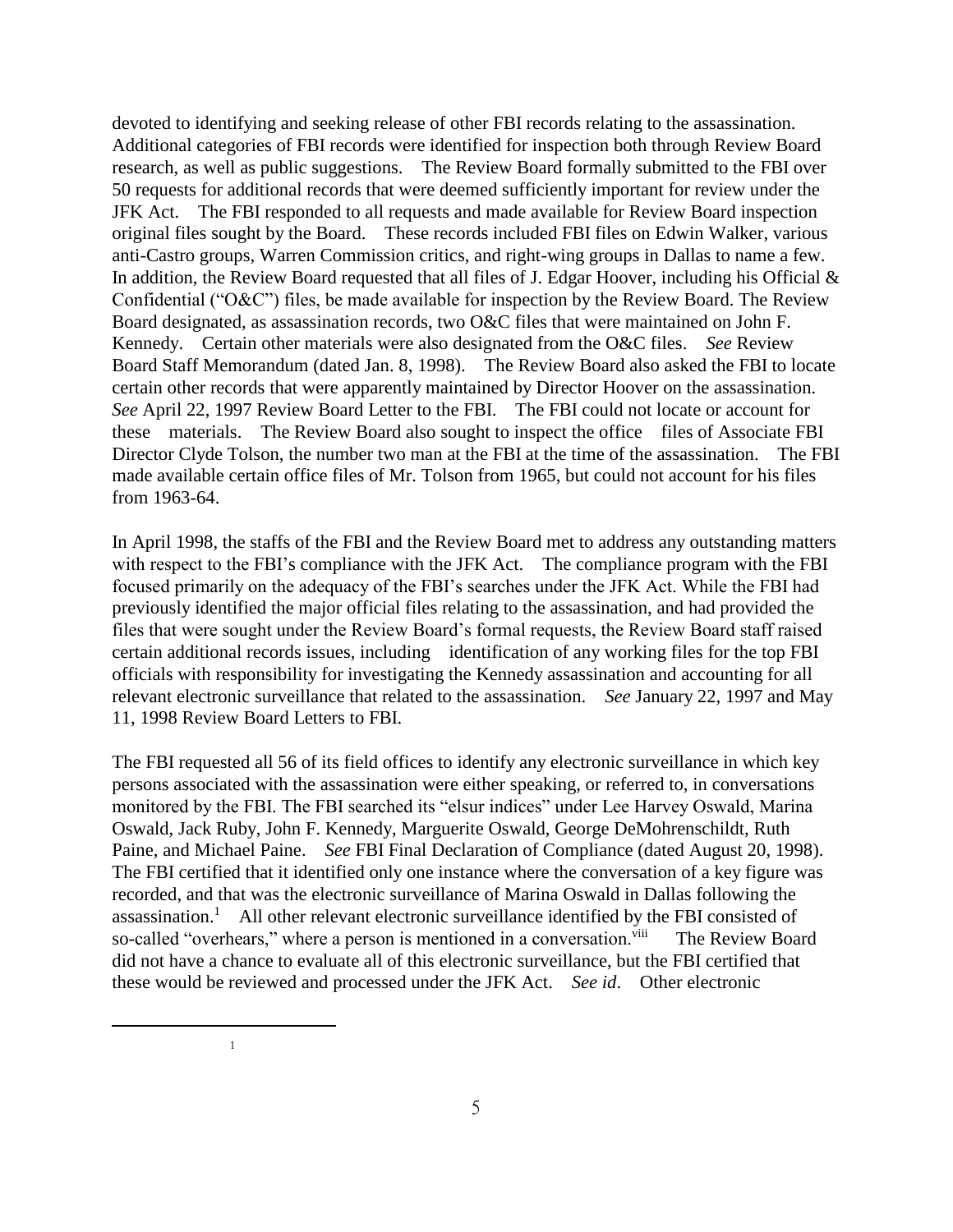surveillance, including of organized crime figures, was processed under the JFK Act to the extent identified or made available to the HSCA. In addition, the Review Board specifically designated electronic surveillance on Carlos Marcello, a New Orleans organized crime figure, in connection with the Brilab investigation, and the FBI released those portions relating to the assassination.

Because the FBI has a well-indexed, centralized file system, the FBI's official main files on the Kennedy assassination and on key figures associated with the assassination story were readily identified and processed under the JFK Act. However, the Review Board sought to determine whether or not the FBI maintained work or office files on behalf of the top FBI officials with responsibility for investigating the assassination and assisting the Warren Commission. Acting on the Review Board's inquiry, the FBI requested "all FBIHQ Divisions . . . to conduct searches for any materials not retrievable through" the FBI central records system and that may have been maintained by top FBI officials. *See* FBI Declaration, at 4. As a result, certain FBI Divisions did forward additional office files relating to the assassination. *See id*. [Check w/FBI -- what additional materials were found]

At the time of this Report, the bulk of FBI records relating to the assassination had been placed in the JFK Collection. However, the FBI has certain additional materials to be processed under the JFK Act. The Review Board and the FBI have entered into a memorandum of understanding specifying the remaining FBI records to be released under the JFK Act. See September --, 1998 MOU.

**Secret Service**. The major contribution by the Secret Service to the JFK Collection is the Secret Service's official file on the Kennedy assassination (Secret Service File No. 34, 030), which the Secret Service transferred to the National Archives in 1979.<sup>ix</sup> After passage of the JFK Act, the Secret Service conducted additional searches, particularly among its archive holdings, for additional records relating to the assassination. *Id*. In addition, the Review Board submitted to the Secret Service 21 separate requests for records. The Secret Service was generally cooperative in making the requested records available to the Review Board.

The Secret Service designated, as assassination records under the JFK Act, additional materials beyond those contained in the official case file for the Kennedy assassination. Among the records designated were Secret Service shift reports for the White House Detail for November 1963; Presidential Protective Survey Reports for the period 1961 through December 1963 (these are files maintained in connection with a Presidential trip or event); and correspondence from the public on Presidential security. The Review Board also designated, as assassination records, a master logbook listing all protective intelligence cases maintained by the Secret Service in the early 1960's, as well as some actual protective intelligence files.

The Review Board also sought to obtain any office or working files that may have been separately maintained by James Rowley, Chief of the Secret Service at the time of the assassination. *See* October 27, 1995 and December 31, 1997 Review Board Letters to the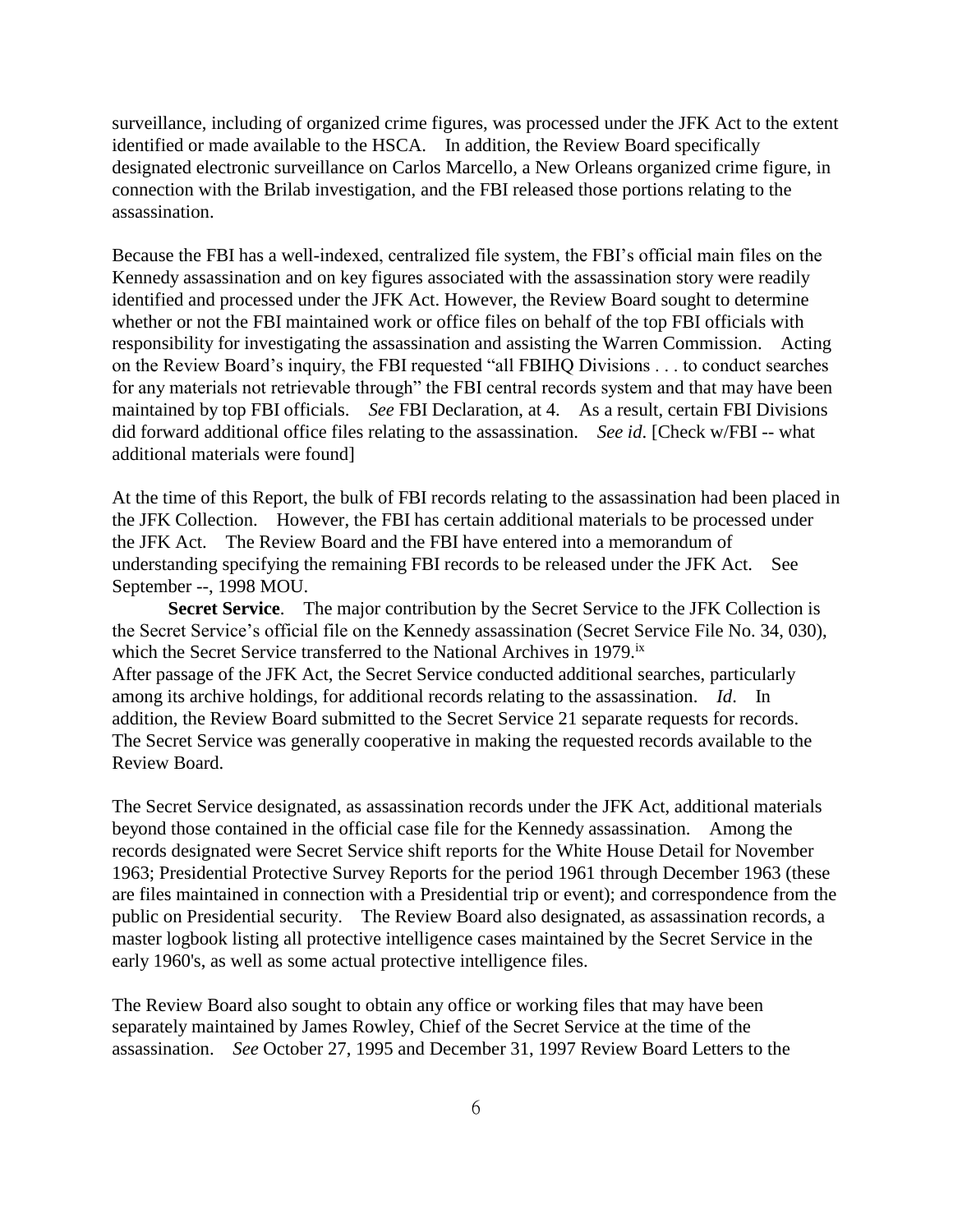Secret Service. The Secret Service did locate various Rowley correspondence and memoranda, but did not (or could not) provide any information as to the disposition of any working files maintained by Chief Rowley. The Review Board also sought information as to the identity and disposition of any working files maintained by Robert Bouck, who was head of the Protective Research Service at the time of the assassination. *See* January 6, 1997 and December 31, 1997 Review Board Letters to the Secret Service. In this capacity, Mr. Bouck was responsible for the collection of information relating to potential threats to the President and Vice-President. Mr. Bouck testified before the Warren Commission regarding protective intelligence information gathered in connection with President Kennedy's trip to Dallas. As with Chief Rowley, the Secret Service identified various Bouck documents, but did not (or could not) account for whether there were any personal working files maintained by Mr. Bouck.<sup>x</sup>

The Review Board requested the Secret Service to explain the circumstances surrounding the destruction, after passage of the JFK Act, of certain Presidential Protection Survey Reports for President Kennedy (the destroyed materials did not relate specifically to President Kennedy's trip to Dallas, but rather included materials relating to Presidential trips between September 24, 1963 and November 8, 1963 [double check]). The Secret Service formally explained the circumstances of this destruction in correspondence and an oral briefing to the Review Board.<sup>xi</sup> The Review Board also sought to account for certain additional record categories that might relate to the Kennedy assassination. For example, the Review Board sought information regarding a protective intelligence file on the Fair Play for Cuba Committee ("FPCC") and regarding protective intelligence files relating to threats to President Kennedy in the Dallas area (the Dallas-related files were disclosed to the Warren Commission). *See* June 26, 1998 and July 29, 1998 Review Board Letters to the Secret Service. The FPCC and Dallas-related files apparently were destroyed, and the Review Board sought any information regarding the destruction. *See* July 29, 1998 Review Board Letter. [Summarize Secret Service response from its Final Declaration].

**National Security Agency**. Despite the highly classified nature of its operations, the National Security Agency ("NSA") was fully subject to the JFK Act and did conduct searches for assassination records as required by the Act. Many of the assassination records located by NSA came from archival holdings of its Legislative Affairs Office and General Counsel's Office and related to NSA responses to prior investigational inquiries regarding the assassination.<sup>xii</sup> In March 1995, the NSA briefed the Review Board as to how it had conducted its searches for assassination records and, in addition, submitted answers to specific questions submitted by the Review Board as to records that NSA might have relating to the assassination. *See* June 1, 1995 NSA Letter to the Review Board. The Review Board thereafter submitted additional questions to NSA, particularly regarding intelligence holdings that NSA might have relating to Cuba or the Soviet Union. *See* August 29, 1995 and November 28, 1997 Review Board Letters to NSA (the November 28, 1997 Review Board Letter to NSA remains classified). NSA was cooperative in answering the Review Board's questions, including submitting a detailed set of responses to Review Board inquiries regarding intelligence holdings on Cuba and the Soviet Union that might lead to relevant information relating to the assassination. *See* April 1, 1998 NSA Letter to the Review Board (attached in redacted form to NSA's Final Declaration). NSA stated that "both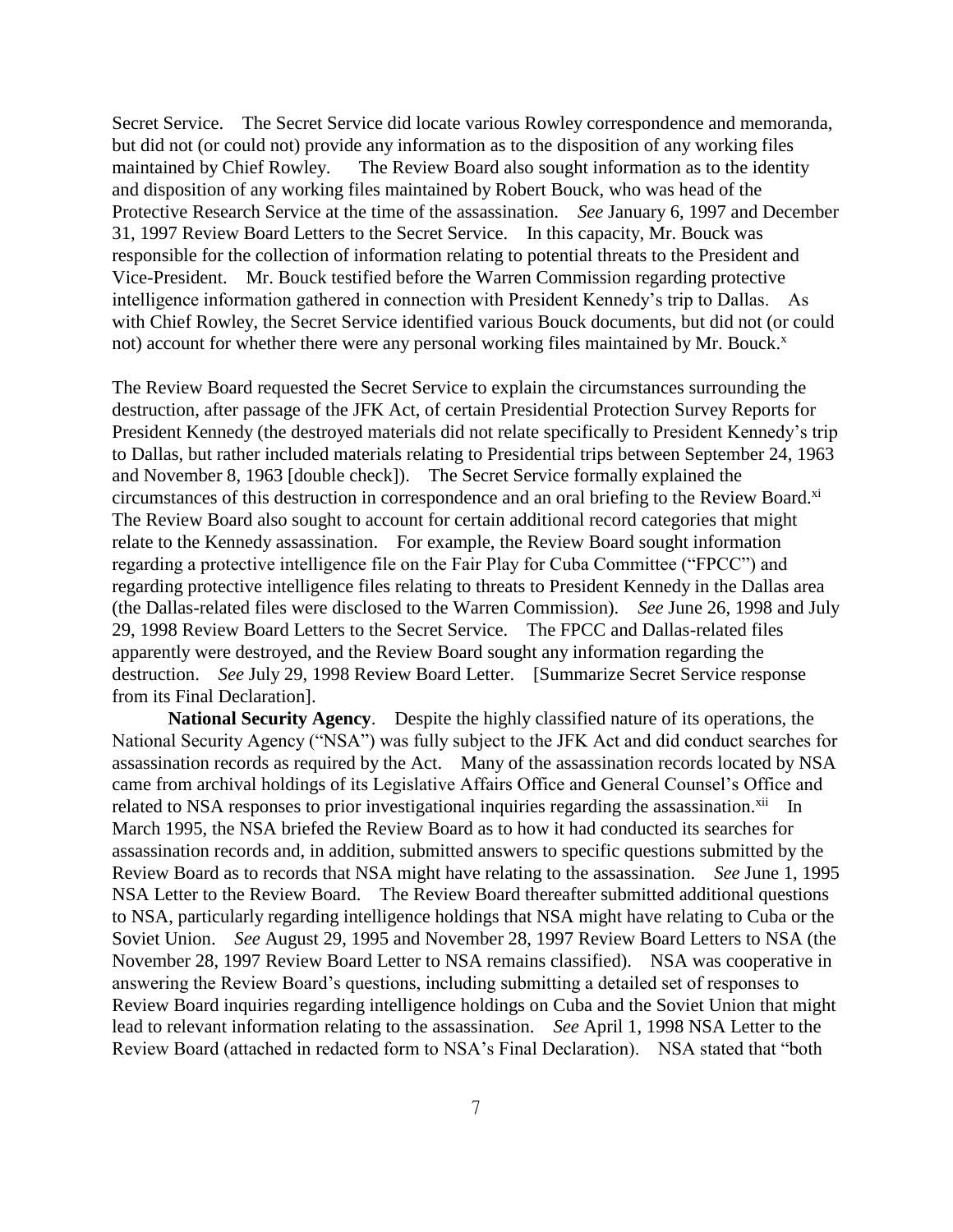Cuba and the USSR were targets of high interest during the time of the assassination," and that NSA files relating to those countries were searched. NSA concluded that "[t]hese searches produced records that primarily reflected reactions to the assassination." NSA Final Declaration ¶ 9.

In addition to seeking relevant intelligence records relating to Cuba and the Soviet union, Based on our overall review of NSA's responses, the Review Board requested that NSA locate the original files of top NSA officials during the period of the Warren Commission (NSA Director Lt. Gen Gordon Blake and NSA Deputy Director Dr. Louis Tordella). NSA located materials on the Warren Commission from files of Deputy Director Tordella and, at the time of this report, was still trying to locate the files of the NSA Director for the relevant time period.

With respect to NSA's review of its intelligence holdings, NSA "certifield that it has neither located, nor is it withholding, any intelligence records containing information of investigatory significance to the Kennedy assassination." NSA Final Declaration ¶ 10. NSA advised the Review Board that its relevant intelligence records had "report[ed] on reactions to the assassination" and that they did not contain "unique information" on the "planning , execution, or investigation" of the assassination. *Id.*

**Department of State**. The State Department's main record holdings regarding the assassination were transferred to the National Archives in 1989. These were so-called "lot files" (numbered 69 D 186 and 85 D 275) consisting mostly of records relating to the State Department's work relating to the Warren Commission investigation. The files came from the State Department Legal Advisor's Office and from the Office of Security and Consular Affairs.<sup>xiii</sup>

After passage of the JFK Act, the State Department conducted additional searches for records relating to the assassination. Among the additional records identified under the JFK Act and transferred to the National Archives were: a third lot file on the assassination (Lot No. 79 D 248 [double check that this is at NARA]; diplomatic cables regarding foreign reaction to the assassination; records from the Mexico City Post File (Lot No. 69 F 197); documents from the records of Llewellyn E. Thompson, former Ambassador to the Soviet Union; records of Secretary Dean Rusk, including memoranda summarizing telephone conversations he had regarding the assassination; and working files on the assassination maintained by U. Alexis Johnson, then Deputy Undersecretary of State. *See* April 23, 1997 Review Board Staff Memorandum.

The Review Board's main efforts under the JFK Act were to ensure that the State Department had inventoried all files of the top State Department officials who would have had some official involvement with the investigation of the assassination, including Secretary of State Dean Rusk, Under Secretary George Ball, Deputy Undersecretary Alexis Johnson, Ambassador Thompson, Ambassador Thomas Mann, and certain other State Department officials. *See* April 21, 1997 Review Board Letter to the State Department. The State Department was very cooperative in making available to the Review Board manifests for these archive records and, in many cases, the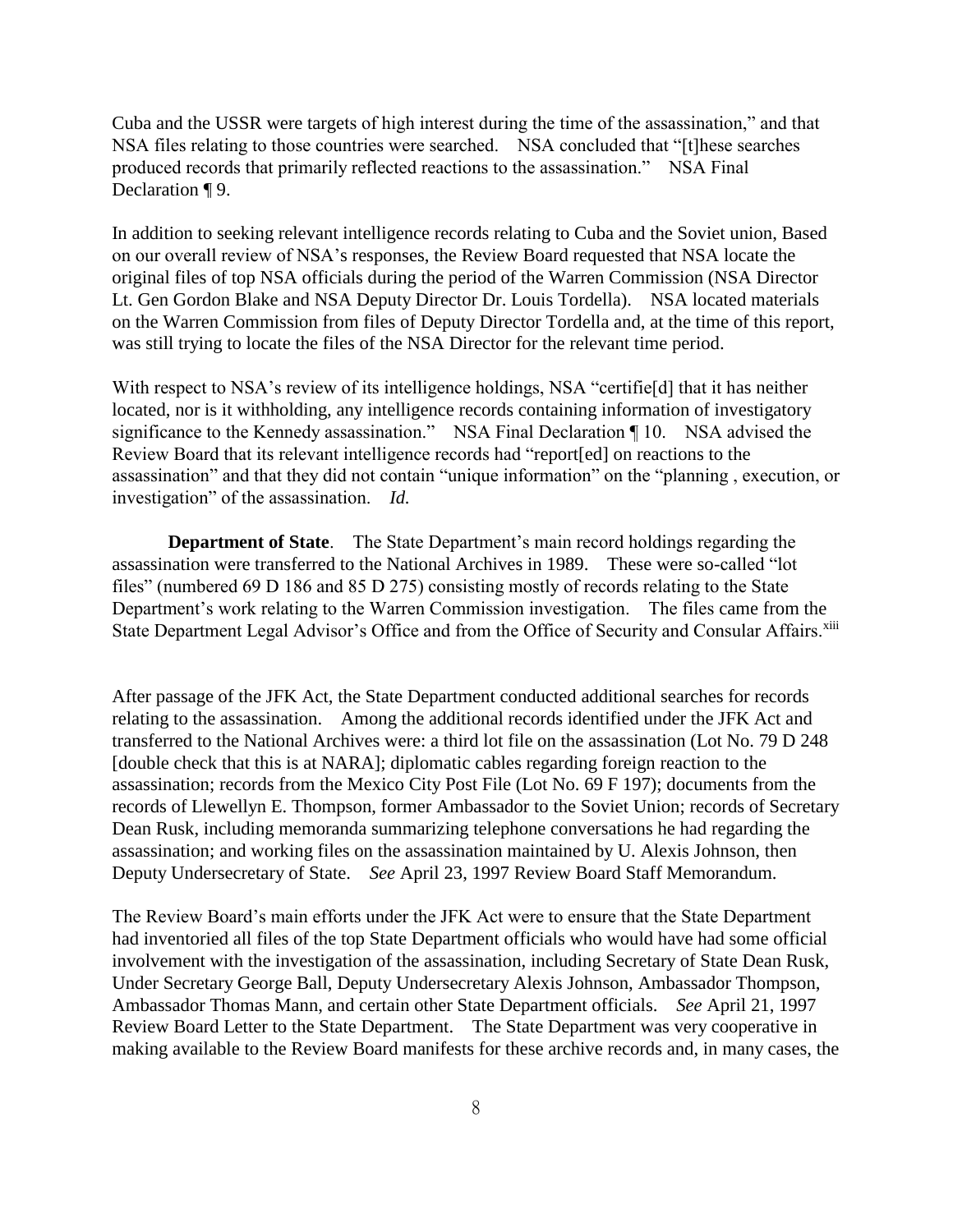files of these officials were transferred to the National Archives pursuant to the declassification requirements specified in Executive Order 12958. *See* August 7, August 20, 1997, and January 15, 1998 State Department Letters to the Review Board. In view of the State Department's representations regarding its declassification efforts under the Executive Order, the Review Board determined that a further detailed review of these records for assassination-related materials was not necessary. *See* December 29, 1997 and January 15, 1998 Review Board Staff Memoranda.

**Department of Justice**. The Review Board considered Department of Justice records to be of significance under the JFK Act. The Review Board worked separately with each of the relevant divisions of the Department of Justice to identify and release records under the JFK Act. Accordingly, the Review Board worked with the Office of Information & Privacy ("OIP"), responsible for so-called "leadership offices;" the Criminal Division; the Civil Division; the Civil Rights Division; and the Office of Legal Counsel. The work of each Division is summarized below.

*OIP*. This office is responsible for records of the "leadership offices" of the Department of Justice, including records of the Attorney General, Deputy Attorney General, and Associate Attorney General. In addition, OIP is responsible for handling FOIA requests and appeals directed against all entities within the Department of Justice.

After passage of the JFK Act, OIP had identified materials relating to FOIA litigation over records relating to the JFK assassination, and these materials were placed in the JFK Collection.<sup>xiv</sup> OIP also located and designated as assassination records the following: (1) certain files of Robert Keuch, who was DOJ's liaison to the HSCA; (2) a file of Attorney General Edward Levi (entitled, "FBI/JFK Assassination Investigation"); (3) a file of Attorney General William Barr; (4) files from DOJ's Office of Public Affairs; (5) documents from DOJ's Departmental Review Committee involving administrative appeals of FOIA requests; and (6) an historical file containing assassination-related documents from "leadership offices" and that have been the subject of past FOIA litigation.<sup>xv</sup>

The Review Board raised with OIP the issue of whether there were any separately maintained files for Attorneys General Robert F. Kennedy, Nicholas Katzenbach, and Ramsey Clark in view of their positions and respective involvement with investigations of the assassination. *See* December 10, 1996 and March 31, 1997 Review Board Letters to OIP. OIP reported that records of the Attorney General and Deputy Attorney General were not maintained as a separate file system until 1975 under Attorney General Edward Levi.<sup>xvi</sup> Two archivists for the Department of Justice also confirmed that distinct files for the Office of Attorney General were not archived prior to 1975 and that there were no separately maintained files for Messrs. Kennedy, Katzenbach, and Clark (any such files were most likely to be at a Presidential Library). *See* OIP Final Declaration; March 31, 1997 Review Board Letter.

With respect to Attorney General files post-dating 1975, the Review Board sought to inspect the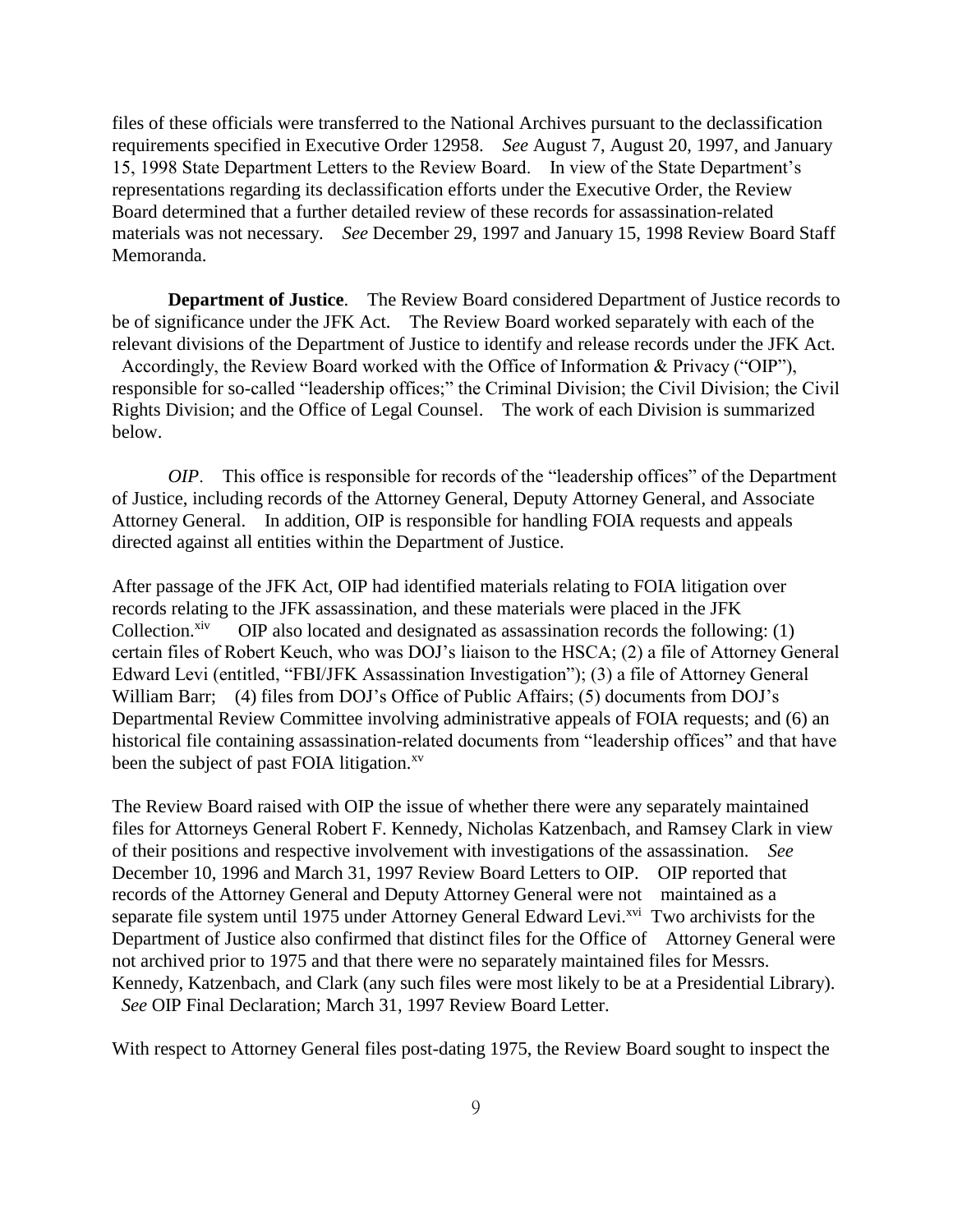files of Attorney Generals Edward Levi and Griffin Bell for any materials relating to the Kennedy assassination investigations of the Church Committee and the HSCA. OIP made available for inspection certain original files for Attorneys General Levi and Bell, and additional assassination records were designated. The designated files related mostly to DOJ's work with the HSCA and the Church Committee. *See* Oct. 8, 1997 Review Board Staff Memorandum; October 9, 1997 Review Board Letter to OIP.

*Criminal Division*. After passage of the JFK Act, the Criminal Division placed into the JFK Collection its official files relating to the Kennedy assassination, including its main file on the assassination (DOJ File No. 129-11) and its file on FBI handling of the assassination investigation (DOJ File No. 51-16-1113).

After surveying the materials that the Criminal Division had identified, the Review Board requested that the Division make available certain additional files. For example, the Review Board requested that the Criminal Division make available all files separately maintained by Herbert J. Miller, Jr., Assistant Attorney General for the Criminal Division at the time of the assassination. (Mr. Miller had been designated as DOJ's "liaison" to the Warren Commission. *See* February 24, 1964 Memorandum of Mr.. Miller). The Review Board also sought the files of J. Walter Yeagley, Assistant Attorney General for the Internal Security Division, to determine whether he (or his office) had any pre-assassination records relating to Oswald. *See* December 11, 1996 Review Board Letter to the Criminal Division. The Criminal Division represented that no discrete files were maintained for Messrs. Miller<sup>2</sup> and Yeagley.<sup>xvii</sup>

The Review Board also sought to inspect the Criminal Division's extensive files on certain organized crime figures in view of various assertions that organized crime was involved in the assassination of President Kennedy. The Review Board therefore asked to see organized crime files on individuals who were alleged to have had involvement in the assassination, who were associated in some manner with Jack Ruby, or who had made claims of organized crime involvement in the assassination. *See* April 8, 1997 Review Board Letter to the Criminal Division. These files were reviewed by the Review Board staff, and specific materials were designated as assassination records. *See* November 24 and December 22, 1997 Review Board Letters to the Criminal Division; June 18, 1998 Review Board Staff Memorandum.

<sup>2</sup> Mr. Miller was later subpoenaed by the Review Board, and he had retained numerous records from his tenure as Assistant Attorney General for the Criminal Division.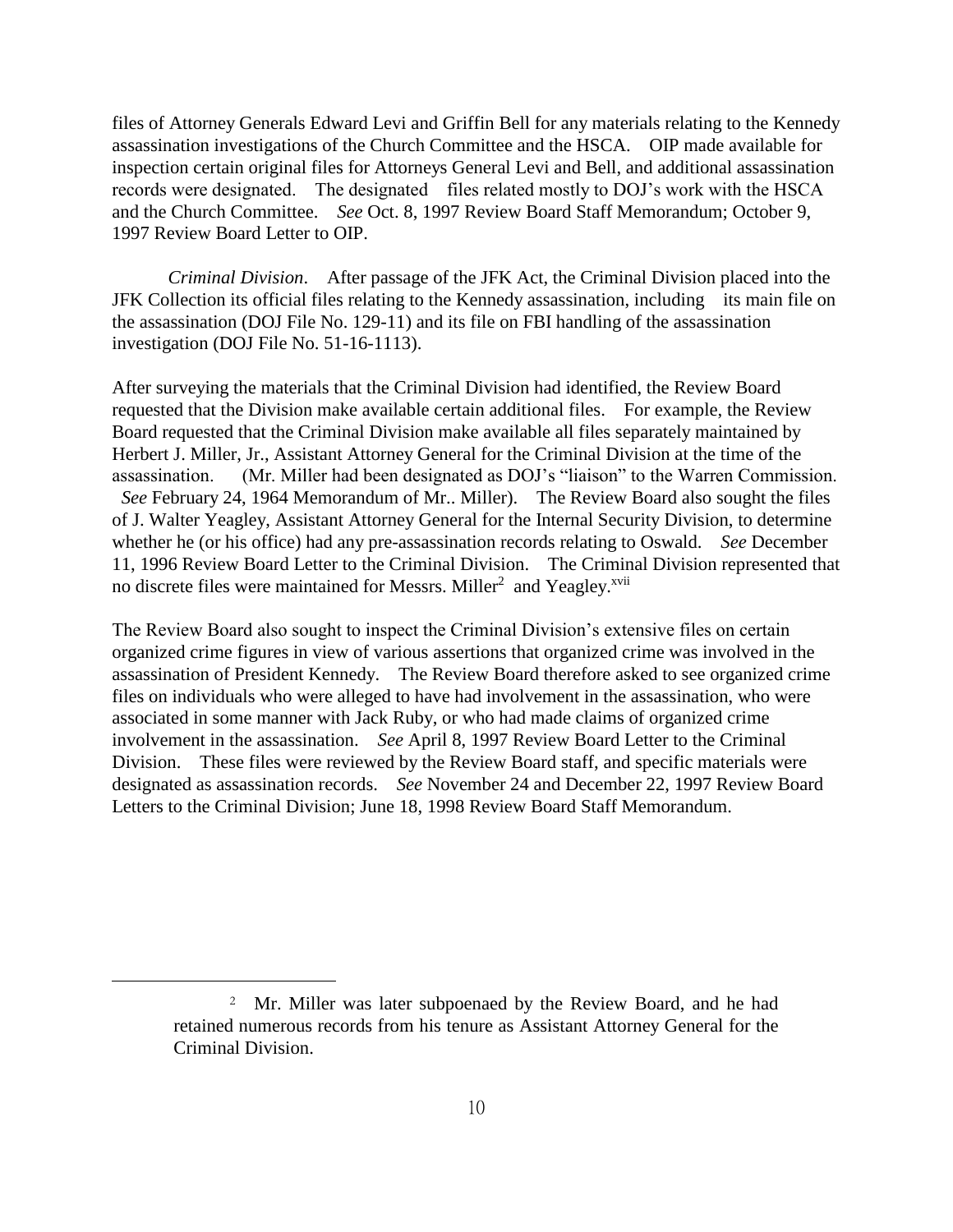In addition to the organized crime records, the Review Board requested that the Criminal Division undertake a further search for: internal security records that might relate to Oswald; records relating to the Jim Garrison investigation; and records relating to the Criminal Division's review of the HSCA's acoustical findings.<sup>3</sup> See December 11, 1997 Review Board Letter to the Criminal Division. As a result of this request, additional original files were made available by the Criminal Division for inspection by the Review Board, and certain materials were designated as relating to the assassination. They included records on the Fair Play for Cuba Committee ("FPCC"), Vincent T. Lee (President of the FPCC), Yuri Nosenko, George DeMohrenschildt, and Major General Edwin Walker. *See* May 11, 1998 Review Board Letter to Criminal Division. No further records were located specifically on Oswald except some copies of miscellaneous letters of the Oswalds to and from the Soviet Union. *See id*. No further materials were located regarding the HSCA acoustical study re-examined by the National Academy of Sciences at the request of DOJ.<sup>4</sup> See id. A file relating to Jim Garrison was identified (DOJ File No. 82-32-90), but the Criminal Division could not physically locate it. *See id*. The Review Board does not know what this file comprises.

At the time of this final report, major categories of assassination records in the custody of the Criminal Division had not yet been transferred to the JFK Collection at the National Archives. These included the organized crime and internal security records that had been identified by the Review Board. The Review Board is disappointed that these records have not been released at this time, but has received the Criminal Division's commitment to complete the process of declassification.

*Civil Division*. In 1993, the Civil Division transferred to the National Archives a small collection of documents that had been discovered among the secured files of the Director for the Federal Programs Branch. This collection of materials included pictures of the President's clothing after the assassination, documents relating to the autopsy, and memoranda relating to the availability of Warren Commission materials.<sup>xviii</sup> Aside from these materials, no other assassination-related records had been placed in the JFK Collection.

<sup>&</sup>lt;sup>3</sup>The HSCA Report concluded, based on acoustical analysis, that four shots were fired at President Kennedy. The National Academy of Sciences, working at the request of the Department of Justice, later re-examined the HSCA's acoustical findings.

<sup>&</sup>lt;sup>4</sup> The Criminal Division had earlier confirmed that documents on this topic were being processed under the JFK Act. *See* Criminal Division Initial Statement of Compliance, at 11-12.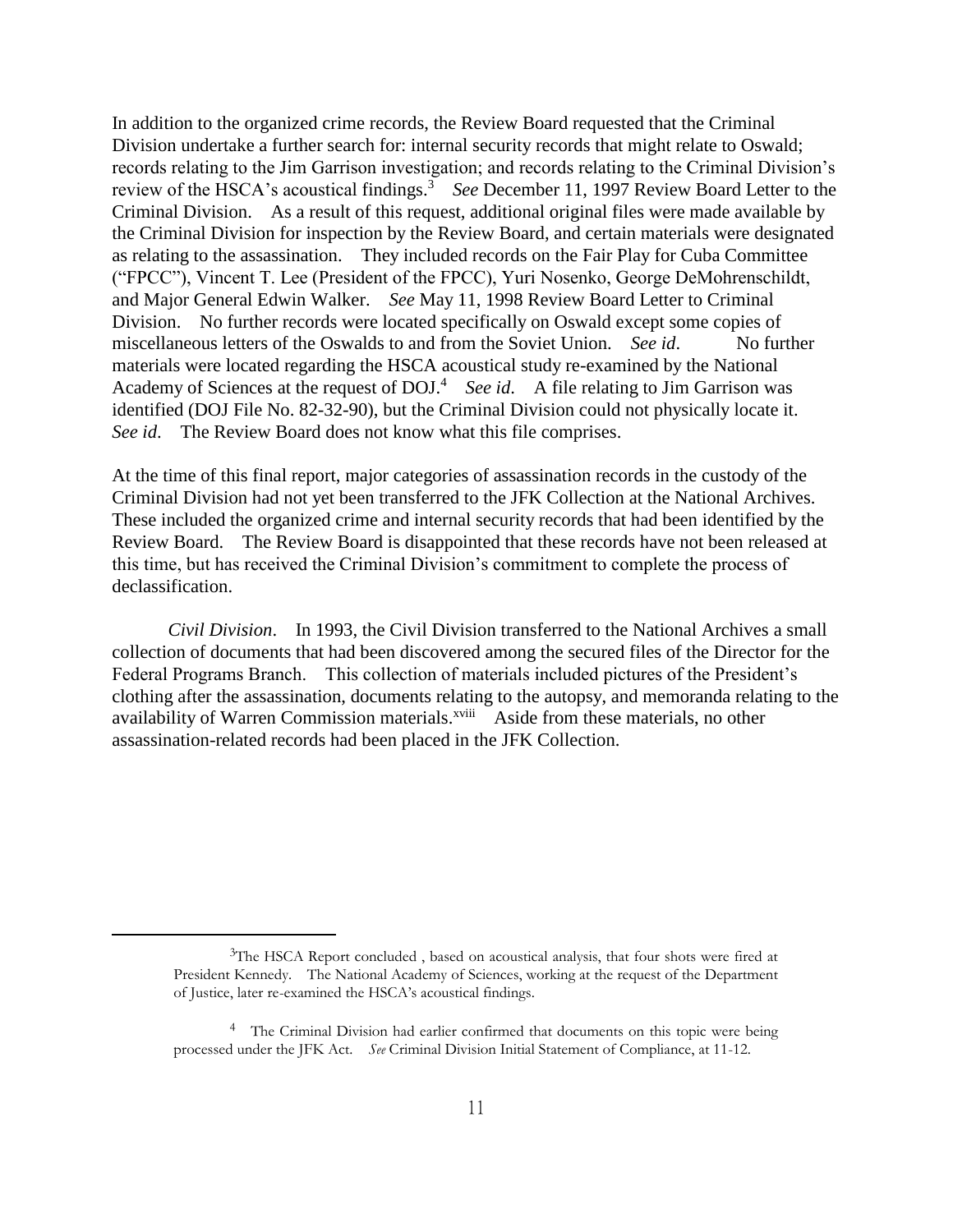Because the Civil Division defends Federal agencies in suits arising under the Freedom of Information Act ("FOIA"), the Division had numerous files on FOIA suits involving requests for Government records on the Kennedy assassination. Accordingly, the Review Board requested that the Civil Division release, under the JFK Act, its FOIA litigation case files relating assassination records. *See* February 28, 1997 and December 1, 1997 Review Board Letters to the Civil Division. Initially, the Civil Division took the position that FOIA litigation files on JFK assassination records need not be reviewed or released under the JFK Act. *See* July 1, 1997 Civil Division Letter to the Review Board. However, the Review Board prevailed upon the Civil Division to release these FOIA files under the JFK Act. The various JFK-related FOIA cases were identified to the Civil Division by the Review Board (*see* December 1, 1997 and March 6, 1998 Review Board Letters), and they were transmitted to the JFK Collection. $\frac{xx}{5}$ Additional records identified by the Civil Division were a litigation file in which Marina Oswald sued the United States to recover compensation for the Government's taking of Lee Oswald's rifle (but the file was destroyed in 1991) and a file relating to Yuri Nosenko's appearance before the  $HSCA$ <sup>xx</sup>

*Civil Rights Division*. The Civil Rights Division located one major file under the JFK Act -- a file relating to civil rights complaints made against New Orleans District Attorney Jim Garrison (DOJ File No. 144-32-1220). That file was placed in the JFK Collection.<sup>xxi</sup>

*Office of Legal Counsel*. The Office of Legal Counsel collected documents spanning from 1963 to the 1970's and pertaining to legal aspects of the assassination, including legal issues involved in the start-up of the Warren Commission, public access to Warren Commission evidence, proposed legislation making Presidential assassination a federal crime, and responses to public inquiries about the assassination. These records have been transmitted to the JFK Collection. *See* December 13, 1996 Review Board Letter to OLC; October 27, 1997 OLC Letter to National Archives.

**Department of Treasury**. The Review Board worked with various components of the Department of Treasury, including Main Treasury (*i.e.*, the Office of the Secretary), Secret Service (discussed above), the Internal Revenue Service ("IRS"), the Customs Service, and the Bureau of Alcohol, Tobacco & Firearms ("ATF").

*Main Treasury.* After passage of the JFK Act, Main Treasury had not identified any assassination records.<sup>xxii</sup> In 1995, the Review Board specifically requested that Main Treasury review its holdings to identify any records relating to the assassination, including records of C. Douglas Dillon, Secretary of the Treasury at the time of the assassination and Warren Commission investigation. *See* May 24, 1995 Review Board Letter to Main Treasury. In the Summer of 1995, the Review Board staff independently reviewed archive transmittal forms for Treasury records and identified certain Treasury archive for review. These were then made

<sup>&</sup>lt;sup>5</sup> For a description of some of the major FOIA files, see March 6, 1998 Review Board Staff Memorandum.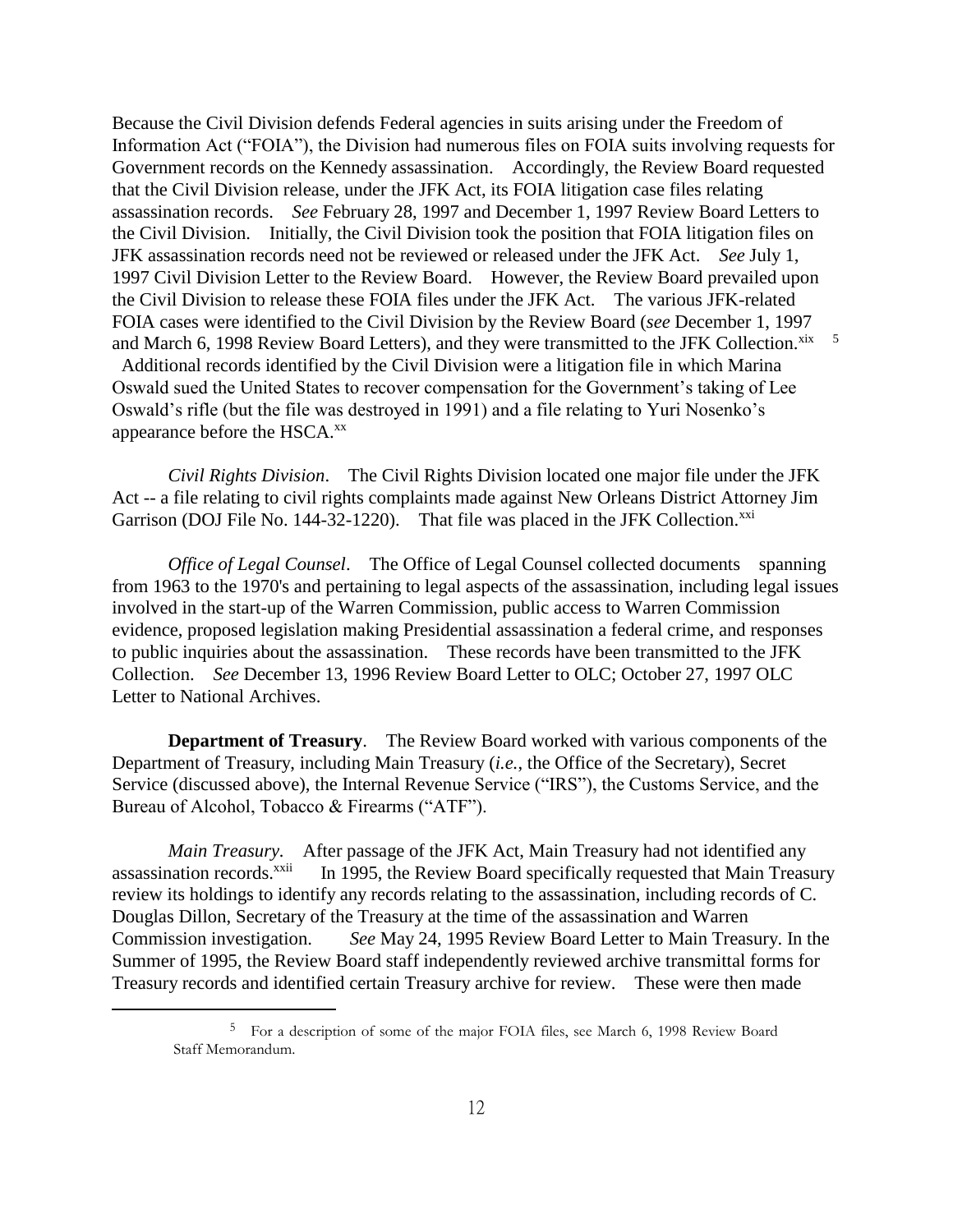available by Treasury to the Review Board. ed, and these were made fully available.<sup>xxiii</sup> As a result of its review, the Review Board staff identified files of J. Robert McBrien relating to his work as Treasury's liaison to the HSCA and Church Committee.<sup>xxiv</sup>

The Review Board, however, requested a more adequate accounting for the files of high-level Treasury officials who would have had involvement in the JFK assassination investigation, particularly in light of the fact that Secret Service was under Treasury and ultimately reported to Secretary Dillon. Accordingly, the Review Board asked for an accounting of the files of Secretary Dillon, Special Assistant to the Secretary Robert Carswell, Treasury Secretary John Connally, and General Counsel at the time of the Warren Commission investigation G. D'Andelot Belin. In addition, the Review Board sought any files relating to President Johnson's Committee on the Warren Commission (headed by Secretary Dillon) and files on investigative work that Treasury undertook for the Warren Commission.<sup>xxv</sup> Treasury reviewed its record inventories and reported that its "review disclosed no additional JFK-related records."<sup>xxvi</sup> Treasury also reported that it did "not have custody of any Dillon files"<sup>xxvii</sup>, which presumably reside with a Presidential Library.

The Review Board staff in 1997-98 continued to review additional Treasury files, including files at the National Archives. No other assassination-related records were identified except some records of Treasury's General Counsel relating to the Warren Commission investigation, as well as some miscellaneous records for Secretary Dillon. *See* September 30, 1997 Review Board Letter to Main Treasury; *see also* Review Board Staff Memoranda dated Sept. 18, 1995, May 29, 1997, Nov. 5, 1997, and Jan. 23, 1998 (summarizing Review Board inspection of Treasury records at the National Archives).

Treasury has confirmed that all of its identified assassination records have been transferred to the JFK Collection at the National Archives. *See* Main Treasury Final Declaration ¶ 20.

*Bureau of Alcohol, Tobacco and Firearms ("ATF").* ATF located no assassination records as a result of its early searches conducted after passage of the JFK Act.<sup>xxviii</sup> The Review Board requested that ATF undertake to search its holdings for records from the 1963-64 period relating to ATF's assistance in the investigation of the JFK assassination, as well as its records from the late 1970's relating to its work for the HSCA. The Review Board specifically requested that ATF check for records from the ATF Field Office in Dallas, as well as records for the ATF Director and ATF Chief Counsel.<sup>xxix</sup>

ATF was fully cooperative and documented its search efforts in detail and under oath. However, ATF located only a handful of records relating to its work with the HSCA.<sup>xxx</sup>

The Review Board was disappointed that no Dallas ATF records relating to the assassination could be located or accounted for by ATF. One factor that may have explained the inability of ATF to locate any relevant records from the 1960's was the fact that ATF was not created as an independent entity until 1972. Before then, it was a component of the IRS.<sup>xxxi</sup> The Review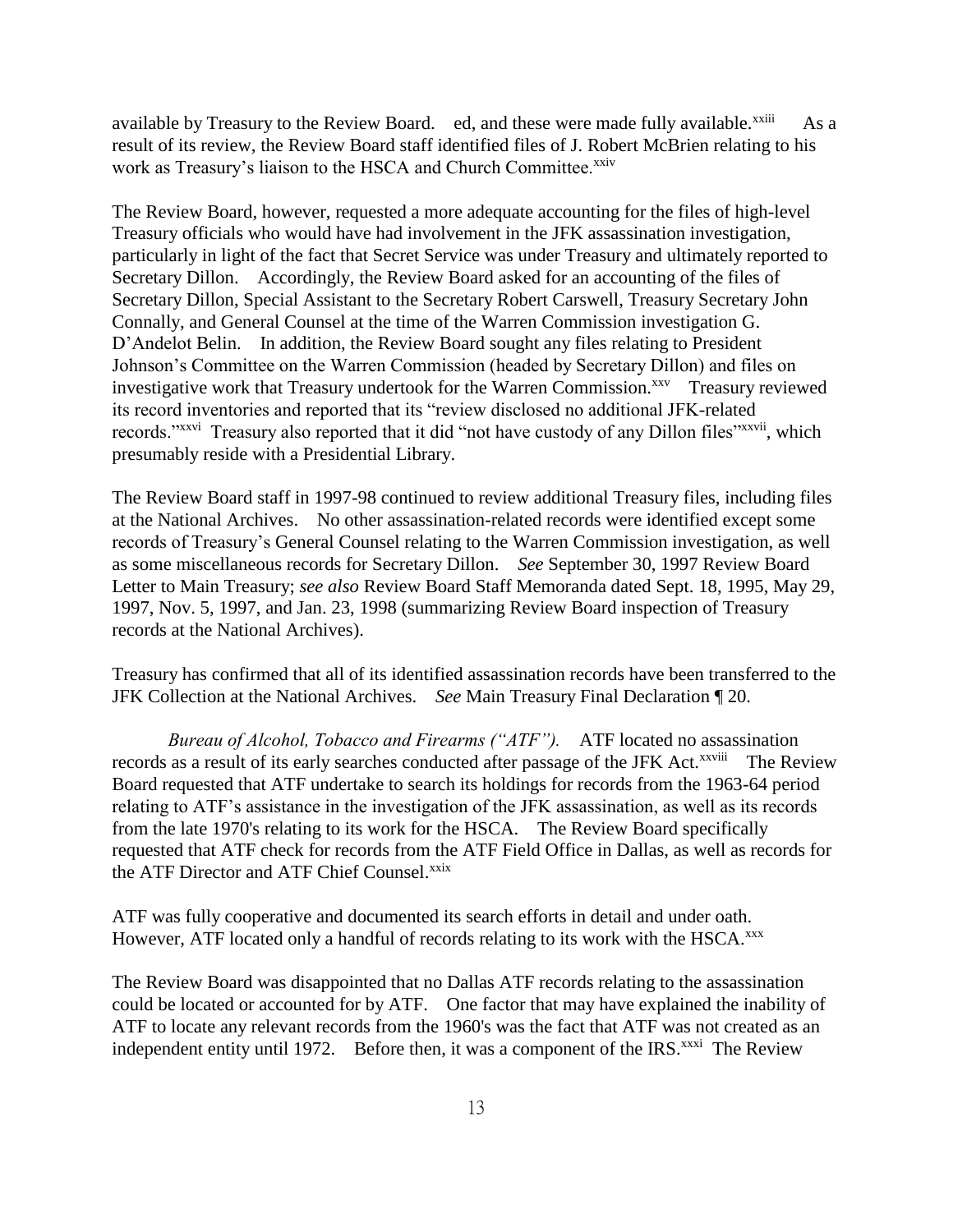Board therefore requested that IRS determine whether it had any pre-1972 ATF records relating to the assassination.<sup>xxxii</sup> No such ATF records were located by IRS.<sup>xxxiii</sup>

*Customs Service*. After passage of the JFK Act, Customs conducted a search of its Washington, D.C. headquarters files through computerized searches, as well as extensive review of its archival files with the assistance of Review Board staff. In addition, Customs field offices were instructed to search for assassination records. As a result, Customs did identify a modest number of assassination records.<sup>xxxiv</sup>

Given the extensive searches, including particularly the Review Board's participation in the selection and review of archival files, the Review Board requested only some limited additional searches by Customs. In particular, the Review Board asked that Customs have its Dallas field office re-check for any relevant files. That was done, but no additional materials were identified. *See id.* 

*Internal Revenue Service.* The identification and release of assassination-related records in IRS's custody has been a difficult one in view of the JFK Act's explicit provision that tax-related records continue to be exempt from public disclosure under Section 6103 of the IRS Code. *See* JFK Act § 11(a). The Review Board believes that significant assassination-related records of the IRS were precluded from release under the JFK Act. Most significantly, the JFK Act failed to secure the public release of Lee Harvey Oswald's tax returns and significant tax-related material in the files of the Warren Commission.<sup>6</sup>

[insert where appropriate. . . from Michelle's chapter

 $\overline{a}$ 

[obtain the information from the IRS. Next, the Review Board asked Marina Oswald if she would consent to the release of Oswald's tax returns, but she refused. Finally, the Review Board asked the IRS to consider any legal avenue for the release of the records. In a 20 page legal analysis, the IRS concluded that Oswald's tax records could not be released to the public. Thus, Oswald's tax return records, and other tax related information in Warren Commission files remain closed to the public.]

Notwithstanding Section 6103, the Review Board requested that IRS, at a minimum, collect and identify all records it had relating to the assassination. In 1994, IRS reported that it had identified, pursuant to the JFK Act, approximately 50 documents. *See* July 14, 1994 Treasury Letter to Review Board. These documents apparently related to a tax proceeding involving Jack Ruby's estate. *See* Jan. 27, 1997 Review Board Staff Memorandum. At the time, no further work was undertaken by IRS to release these documents or to identify any other

<sup>6</sup> In the Spring of 1997, Marina Oswald provided to the IRS a limited consent to have Lee Harvey Oswald's tax returns released to Ray and Mary La Fontaine, authors of *Oswald Talked: The New Evidence in the JFK Assassination.* While Marina Oswald declared her intent to have the La Fontaines ultimately release these returns to the public, they have not done so to our knowledge [confirm that IRS sent the returns to the La Fontaines]. The IRS continues to feel constrained under Section 6103 from publicly releasing the Oswald tax returns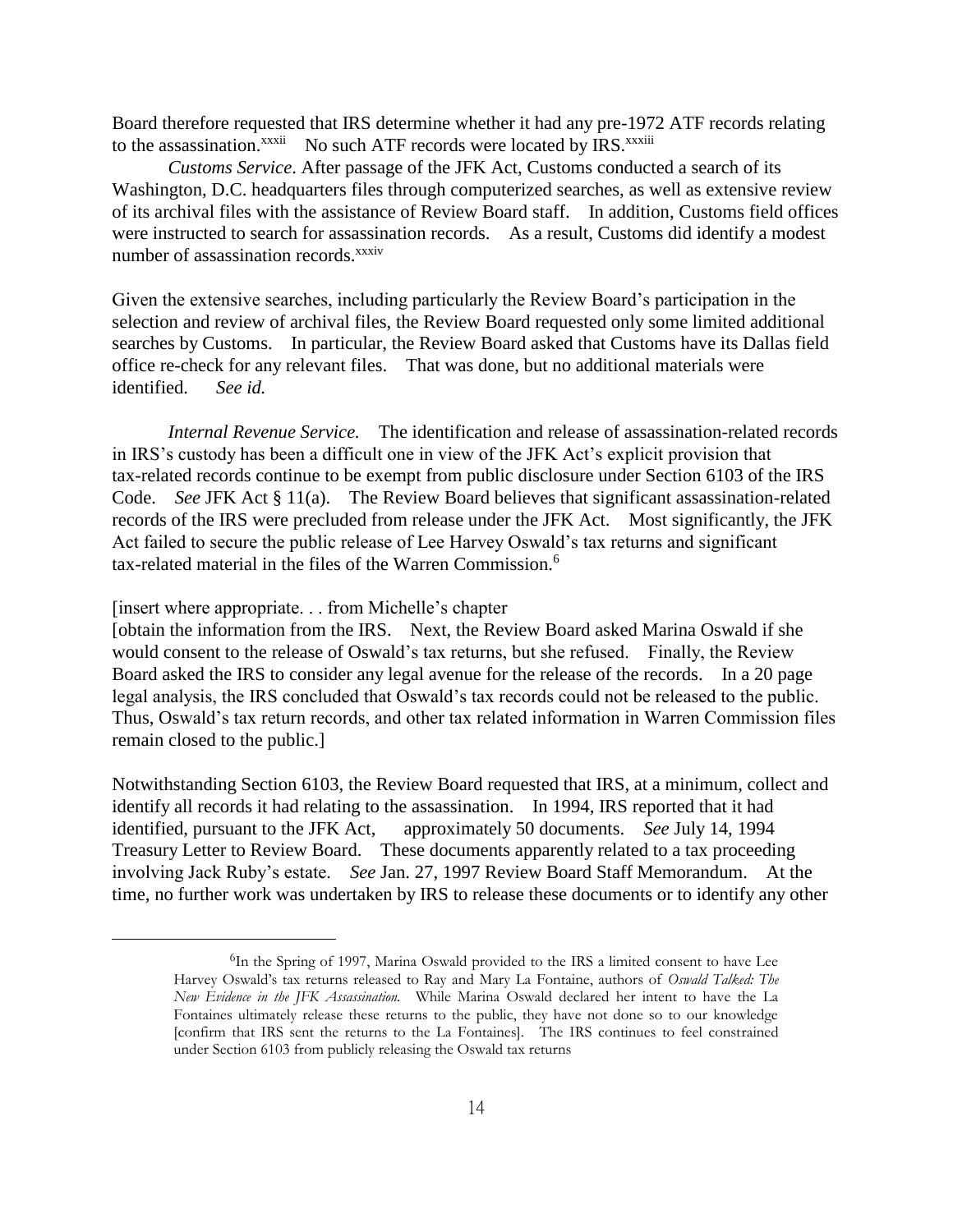records under the JFK Act.

In late 1996, the Review Board sought to clarify what IRS had done to locate additional records relating to the assassination and what it intended to release in light of Section 6103. *See* Dec. 13, 1996 Review Board Letter to IRS. In addition, the Review Board sought to inspect the assassination records that were, or would be, collected by IRS, including original tax returns of Lee Harvey Oswald, and records relating to IRS work with the Warren Commission. The Review Board also sought to ascertain the status and anticipated treatment of such records by IRS under the JFK Act. *See* Dec. 16, 1996 Review Board Letter to IRS. While IRS considered such records unreleasable to the public under Section 6103, the Review Board asserted its legal authority, under the JFK Act, to confidentially inspect IRS assassination records. However, the assassination records collected by IRS were not made available for our inspection. Only a year later did IRS affirm the Review Board's legal authority to inspect IRS assassination records. *See* April 30, 1998 IRS Letter to the Review Board (enclosing legal opinion).

In early 1998, the Review Board requested that IRS formally document its actions and compliance under the JFK Act. The Review Board requested that IRS affirmatively search for certain categories of records that might relate to the assassination and that IRS specifically identify any such records that it believed could not be released under Section 6103. *See* Jan. 28, 1998 Review Board Letter to IRS. The Review Board also requested that IRS review the tax-related records in the Warren Commission and HSCA holdings and determine which records could be released consistent with Section 6103.

The Review Board requested that IRS search for specific categories of records, including ATF records relating to the assassination investigation (ATF was part of IRS before 1972), records relating to Oswald and his employers, files of top IRS officials for the 1962-64 period, files relating to the Warren Commission or HSCA, and records relating to other individuals or groups associated with events of the assassination or its aftermath.<sup>xxxv</sup> In late 1998, the IRS undertook comprehensive, agency-wide searches for any assassination-related records in its custody.<sup>xxxvi</sup> As a result of its 1998 searches, the IRS located various tax-related records for Oswald's employers, as well as records of a 1973 joint IRS-DOJ strike force on organized crime [IRS identified this as possibly containing assassination records, but we need to verify]. The IRS followed-up on requests of the Review Board, but was unsuccessful in locating any assassination-related records for top IRS officials who assisted in the Warren Commission investigation, was unsuccessful in locating any Dallas ATF files, and was unsuccessful in locating any relevant Congressional (Church Committee or HSCA) liaison files.<sup>xxxvii</sup>

Any tax-related assassination records were to be forwarded by IRS to the JFK Collection, but the records would remain confidential pursuant to Section 6103. The Board is of the opinion that legislation may be needed to secure the public release of Oswald tax returns, Oswald employer records verifying Oswalds' employment and income, and other records, particularly those in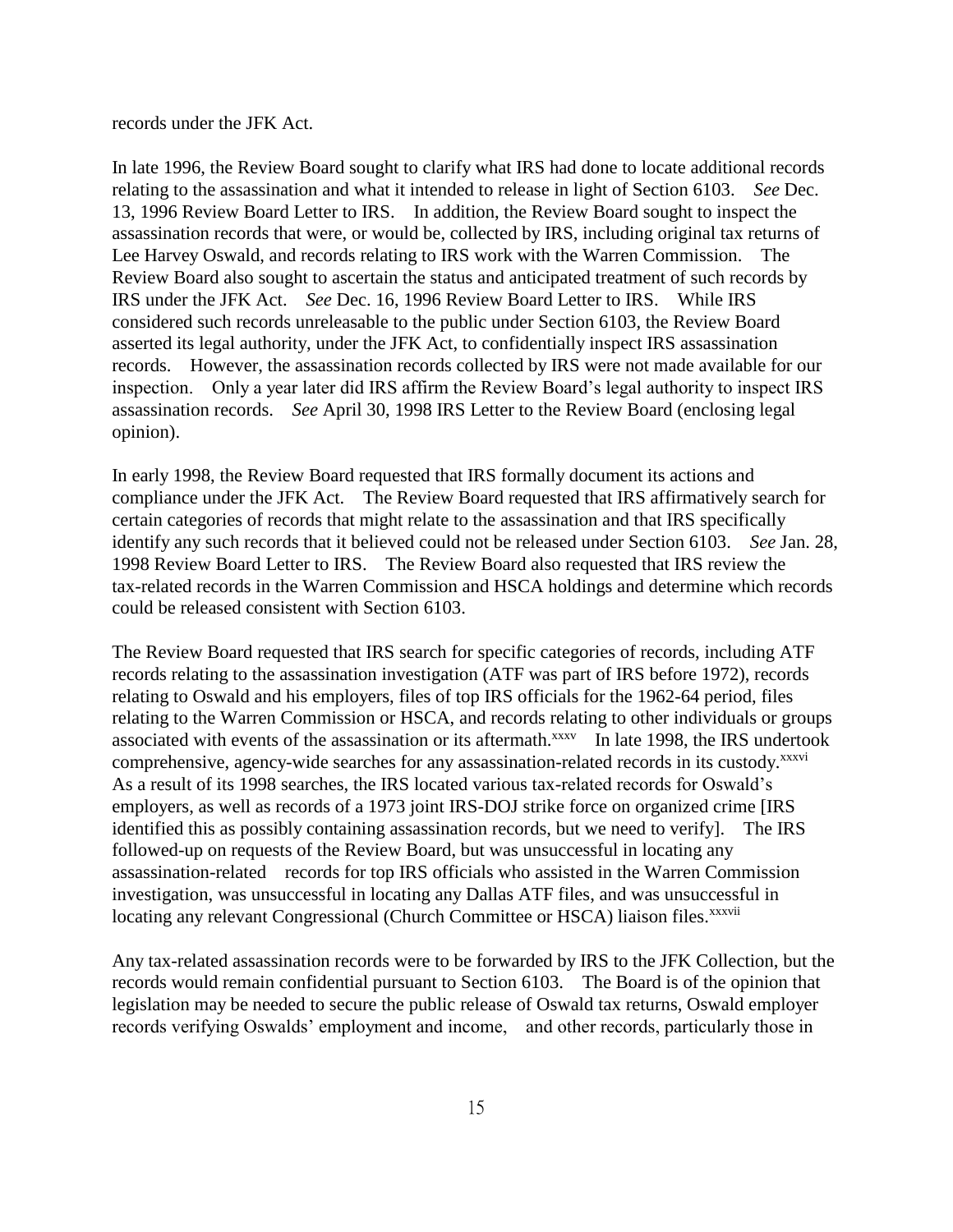the Warren Commission files.<sup>7</sup>

 $\overline{a}$ 

**National Security Council**.. The National Security Council did not initially do any work under the JFK Act following its passage. In 1997, the Review Board contacted the NSC to ascertain whether it might have any records that would be relevant under the JFK Act. The NSC was fully cooperative in identifying and making available the records within its custody and control. NSC provided the Review Board with various inventories to records held off-site by NSC. NSC also made available certain records from its vault facilities in the Old Executive Office Building. NSC and Review Board staff worked together to designate those records to be processed as assassination-related under the JFK Act.<sup>xxxviii</sup> Among the records that were designated were [ Check with Michelle/Bob].

**President's Foreign Intelligence Advisory Board**. In early 1997, the Review Board requested that the President's Foreign Intelligence Advisory Board ("PFIAB") make available any 1963-64 records that might relate to the Kennedy assassination. PFIAB agreed to make available for the Review Board's inspection microfilm of agenda and minutes of PFIAB meetings held in 1963 and 1964. Over several months, the Review Board inspected these records and identified certain excerpts as assassination records. When the Review Board sought to have the records processed for public release, PFIAB took the position that these records were, in fact, not releasable under the JFK Act. Senator Warren Rudman, Chairman of PFIAB, appeared before members of the Review Board in August 1998 to present PFIAB's view that its records were not covered by the JFK Act and, furthermore, that the particular records identified by the Review Board were not assassination-related within the meaning of the statute. Having considered PFIAB's views, the Review Board nonetheless proceeded to formally designate the identified PFIAB records (many of which dealt with U.S. policy towards Cuba) as assassination records under the JFK Act. *See* August 26, 1998 Review Board Letter to PFIAB. The Review Board believed it had the full authority, under the JFK Act, to designate these records for public release. [Update latest status].

<sup>7</sup>The Board, to date, has unsuccessfully sought Marina Oswald's consent to release Oswald's tax returns in full to the public. There is the possibility that she may ultimately provide the requisite consent.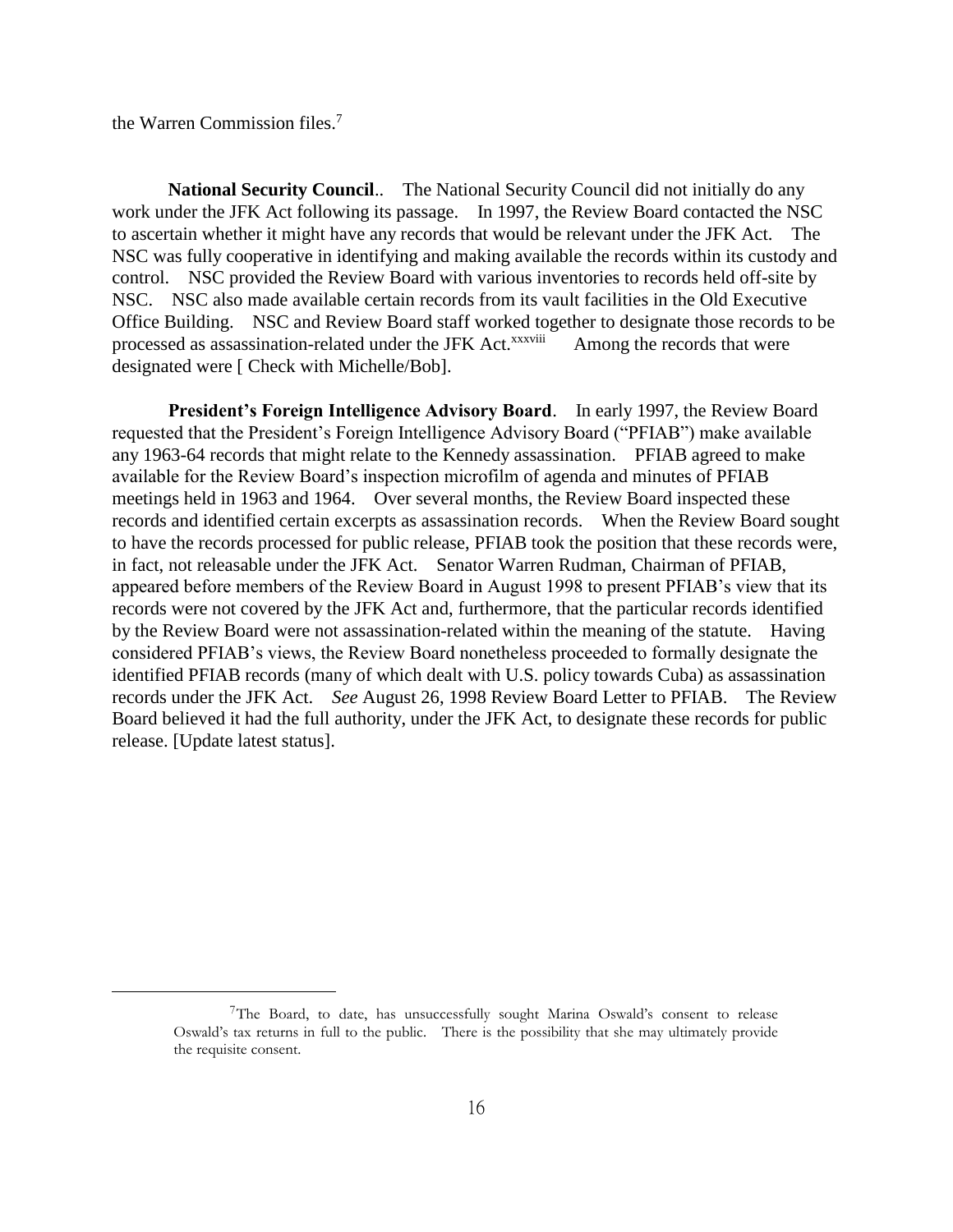**Immigration & Naturalization Service.** In 1993, the Immigration & Naturalization Service ("INS") conducted a records search in response to passage of the JFK Act.<sup>xxxix</sup> Most of the files identified by INS were files on various individuals who had some connection to the assassination story. These file were identified by INS as having been previously made available to Congressional committees, including the HSCA. After consultation with other agencies, INS identified additional files as being pertinent under the JFK Act. See id. (A list of the INS files processed under the JFK Act is set forth in the INS Final Declaration of Compliance). While INS had identified numerous files under the JFK Act, none had been transferred to the National Archives until late 1996. The most significant records released by INS under the JFK Act were the INS files on Lee Harvey Oswald and Marina Oswald. These files contain documentation relating to the return of Lee Harvey Oswald, with his wife Marina, from the Soviet Union to the United States. Additional records located by INS were files on other individuals associated with events of the assassination, including David Ferrie, George DeMohrenschildt, Frank Sturgis, Sylvia Odio, Orest Pena, Luisa Calderon, and Nofio Pecora. *See* January 9, 1997 INS Letter to Review Board Letter.<sup>8</sup> In late 1997, INS discovered, in its investigative section, that it had an extensive working file on Marina Oswald that contained 1963-64 records directly relating to the assassination. *See* November 10, 1997 Review Board Letter to INS.

INS had not, at the time of this Report, completed the transmission of its identified assassination records to the JFK Collection. Although INS had forwarded numerous files to the JFK Collection, including most importantly the files in Lee and Marina Oswald, INS had yet to forward files on certain lesser known figures, some miscellaneous documents from its subject files, and a work file on Carlos Marcello. *See* INS Final Declaration & Enclosure E thereto.

**Office of the Secretary of Defense**. The Office of the Secretary of Defense ("OSD") had not identified any assassination records after passage of the JFK Act. In October 1995, Review Board staff met with various the Department of Defense officials and identified topics and record categories to be searched for under the JFK Act. *See* October 25, 1995 Review Board Letter to the Department of Defense. As a result, offices under the Secretary of Defense were instructed to search for assassination records and, in addition, OSD's archival records were searched. Miscellaneous records were thereafter identified from the Secretary of Defense official correspondence files, including records on Cuba and correspondence with the HSCA. *See* July 25, 1997 Review Board Letter to the Department of Defense. In 1997, the Review Board staff again met with officials from OSD and emphasized the importance of identifying and reviewing records for Secretary of Defense McNamara, who had executed an affidavit for the Warren Commission stating that Oswald was not an informant or intelligence agent for the U.S. military. The Review Board also asked OSD to locate and review files of the OSD General Counsel who had "serve[d] as the liaison with the [Warren] Commission for the Department of

<sup>8</sup>INS also disclosed that it had on microfilm the passenger manifest for the Maasdam, the vessel arriving in New York City on June 13, 1962 with Lee Harvey Oswald and his family. *See* March 18, 1997 Letter form Review Board to INS.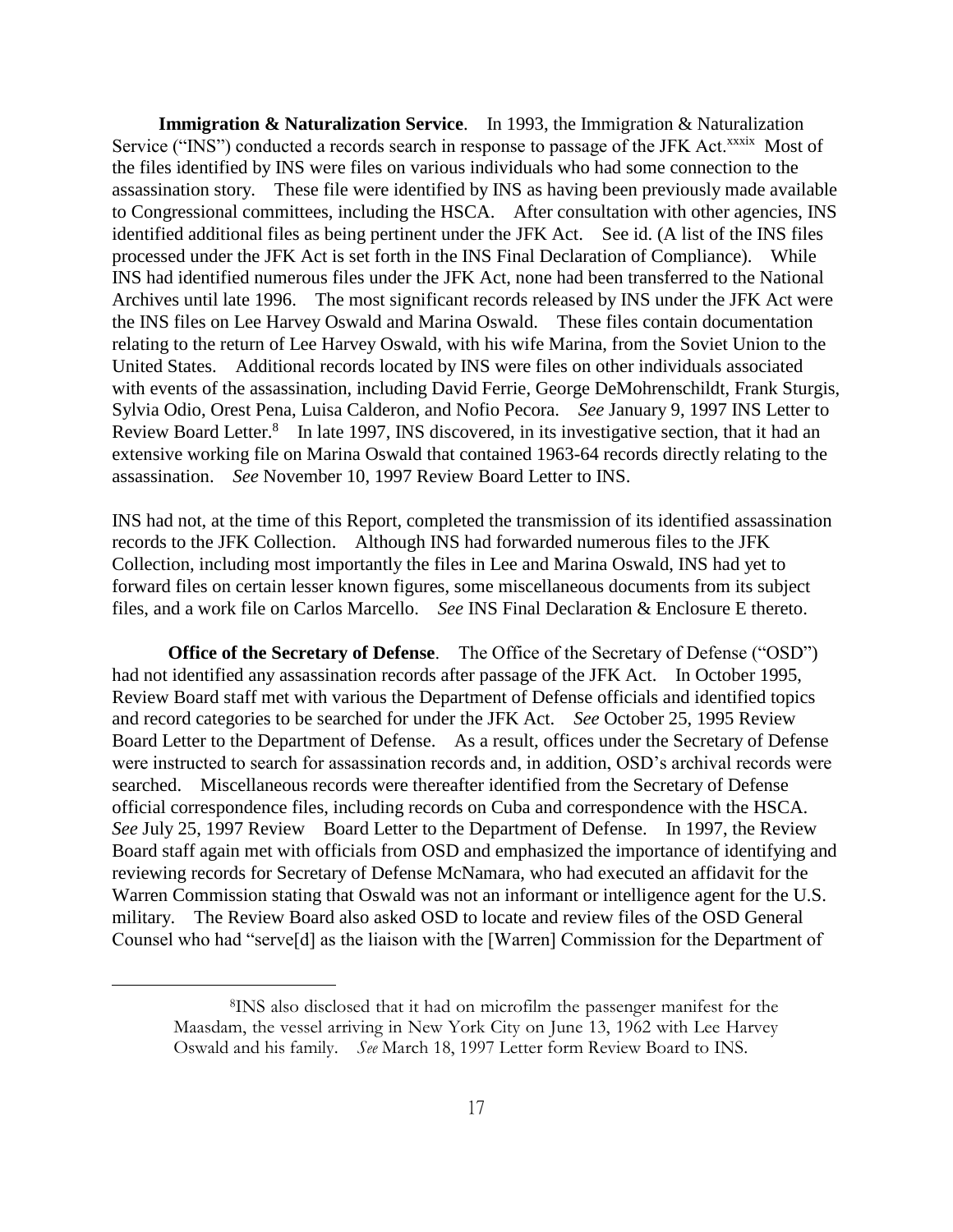Defense" (*see* Letter from OSD General Counsel to Earl Warren (apparently dated Jan. 8, 1964)) and OSD's files relating to its extensive work with the HSCA. *See* July 25, 1997 Review Board Letter.

The OSD was diligent in attempting to address the record-related issues raised by the Review Board. Secretary McNamara's files were searched and inventories of those records were forwarded to the Review Board. In addition, a detailed inventory of additional records of Secretary McNamara at the National Archives was also provided. From among the McNamara records at the National Archives, the Review Board identified a file relating to Operation Mongoose, which was subsequently opened [verify]. Additional records relating to the Warren Commission were located from among the General Counsel's files and additional records relating to the HSCA were located among Secretary of Defense Harold Brown's files.<sup>xl</sup>

#### **insert where appropriate**

The Review Board staff created electronic identification aids for these documents under the Office of Secretary of Defense (OSD) "195" number series.

**Defense Intelligence Agency**. In 1993, DIA forwarded to the National Archives approximately one box of materials for the JFK Collection consisting mostly of correspondence with the HSCA. After meeting with DIA in early 1997, it became apparent that DIA had not reviewed all of its relevant archive holdings and that DIA needed to review its records from the 1963-64 time period. *See* February 6, 1997 Review Board Letter to DIA. The Review Board specifically requested that DIA search for records relating to specific areas, including records on the activities of military attaches in Moscow from 1956 to 1964; records relating to the Secretary McNamara's affidavit submitted to the Warren Commission representing that Oswald was not an intelligence agent for the military; Operation Mongoose; intelligence on Cuban agents in the United States; and military defectors. *See* May 14, 1997 Review Board Memorandum to DIA, and July 2 and July 11, 1997 Review Board Letters to DIA. After further review of its archive records, DIA did identify additional assassination-related documents, including on those subjects identified by the Review Board.<sup>xli</sup> These records have been placed in the JFK Collection.

**Department of the Army.** In response to the JFK Act, the Army conducted in 1993 an "Army-wide canvassing for relevant records."<sup>xlii</sup> Another canvassing of records was done in 1997. *See id*. As a result, the Army identified various assassination records, including: (a) material relating to ballistics research performed by the Army in connection with the assassination; (b) 1965 notes of Pierre Finck, the Army pathologist who participated in the Kennedy autopsy; (c) records of the Army Corps of Engineers relating to the design and construction of the Kennedy gravesite; (d) materials relating to the polygraph examination of Jack Ruby from the Defense Polygraph Institute at Fort McClellan, Alabama; (e) records on Cuba from the files of Joseph Califano, in his capacity as Assistant to the Secretary of the Army in the Kennedy administration; and (f) Army intelligence files on various individuals connected with the Kennedy assassination story. In addition, the Army made available microfilm records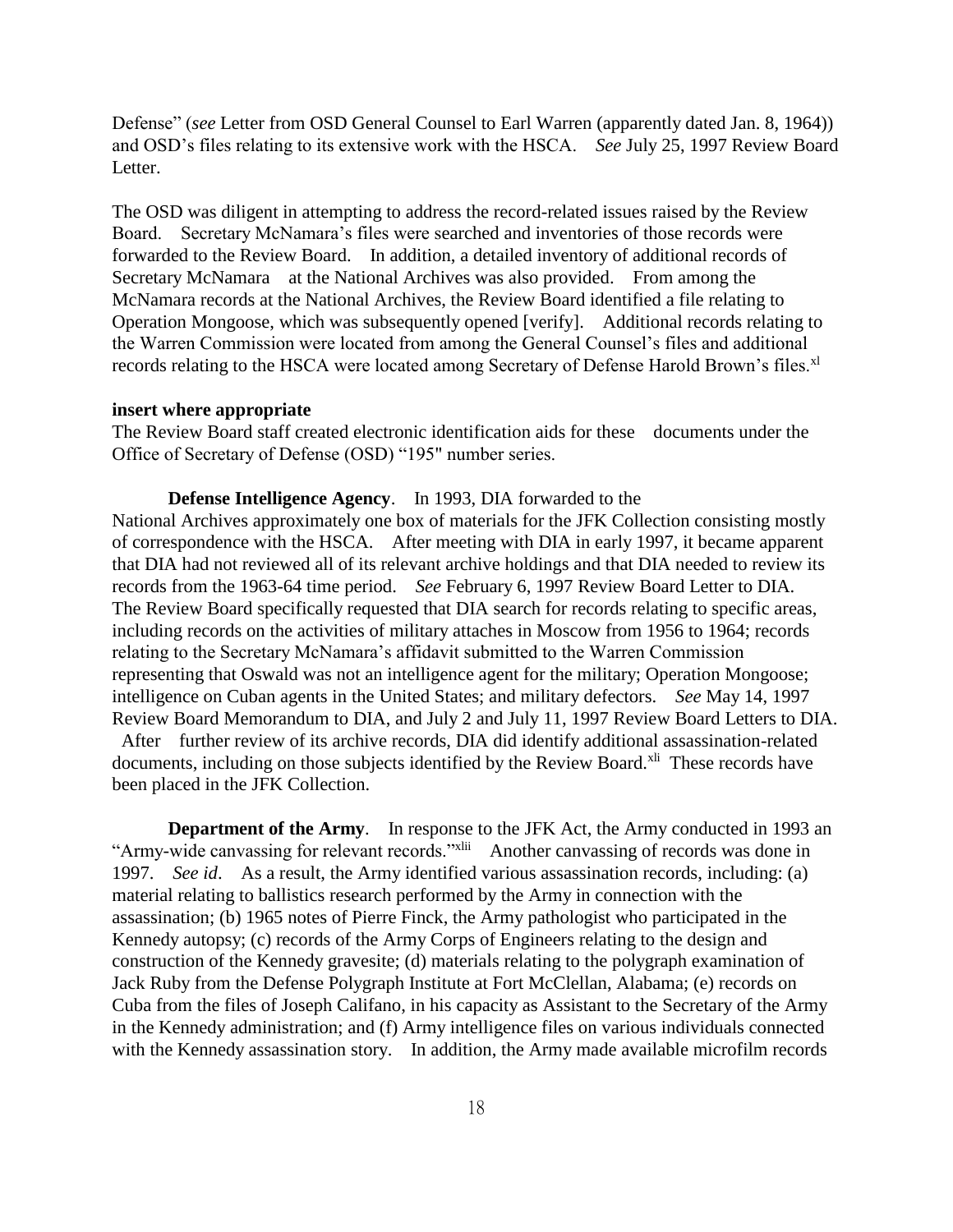of the Pentagon Telecommunications Agency, and certain documents from the 1963-64 period were identified as assassination records. *See id*.; *see also* December 3, 1997 Review Board Letter to the Army.

In late 1997, the Review Board staff requested that the Army identify for review under the JFK Act certain additional, discrete record groups. We asked the Army to locate the 1963-64 files for top Army officials, including the Secretary of the Army, the Chief of Staff for the Army, the Assistant Chief of Staff for Intelligence, the Assistant Chief of Staff for Operations and Plans, and top officials of the U.S. Army Intelligence and Security Command. Additionally, the Review Board asked the Army to locate any discrete records on various subjects, including intelligence relating to Cuba and the Soviet Union for the 1963-64 period; Operation Mongoose; Oswald's defection to the Soviet Union; domestic surveillance by the Army of any groups with which Oswald had been associated; and files relating to work that the Army may have undertaken in connection with the HSCA's investigation. *See* December 3, 1997 Review Board Letter. The Army, however, did not in any manner follow up in locating the record groups we had requested. *See* April 24, 1998 Review Board Letter to the Army.

The Review Board staff also worked separately with certain components of the Army -- the Army's Central Security Facility ("CSF"), which maintains Army intelligence records, and the Armed Forces Institute of Pathology ("AFIP"). The CSF oversees the Investigative Records Repository ("IRR"), which is the custodian for various Army intelligence investigative files. IRR has released several intelligence files under the JFK Act, including files on Gerald P. Hemming and anti-Castro activists.<sup>xliii</sup> IRR was highly cooperative in determining whether it had any files on numerous other individuals associated with events of the assassination and, in many cases, confirmed that it had no files for the names submitted.<sup>xliv</sup> The Review Board requested CSF to determine whether it had any office or work files for certain Army intelligence officials located in the Dallas area in 1963-64, and CSF stated that it had no such files. $x^{1/v}$  In addition, the Review Board requested that CSF provide any additional information or documentation with respect to an Army intelligence dossier maintained on Oswald but destroyed in 1973 as part of a program to purge domestic surveillance files.<sup>xlvi</sup> No new information was obtained beyond that developed previously by the HSCA.<sup>xlvii</sup>

The Review Board also worked directly with AFIP. As with the National Naval Medical Center in Bethesda, Maryland, the Review Board sought to identify any records from AFIP that might relate to the autopsy of President Kennedy (Lt. Col. Pierre Finck, one of the autopsy doctors, was Chief of the Wound Ballistics Branch of AFIP at the time). AFIP located some materials of Dr. Finck, including his 1965 report regarding the autopsy and his 1969 memorandum regarding testimony he gave at the Clay Shaw trial.<sup>xlviii</sup> The Review Board asked AFIP to check for any 1963-64 files of top AFIP officials, but none were located.<sup>xlix</sup> AFIP did locate an oral history interview with Dr. Robert F. Karnei, Jr., in which he briefly discusses his role at the JFK autopsy.

 **Department of the Navy**. Files of the Department of the Navy were considered essential in view of Oswald's tenure with the Marines, which is administratively a part of Navy.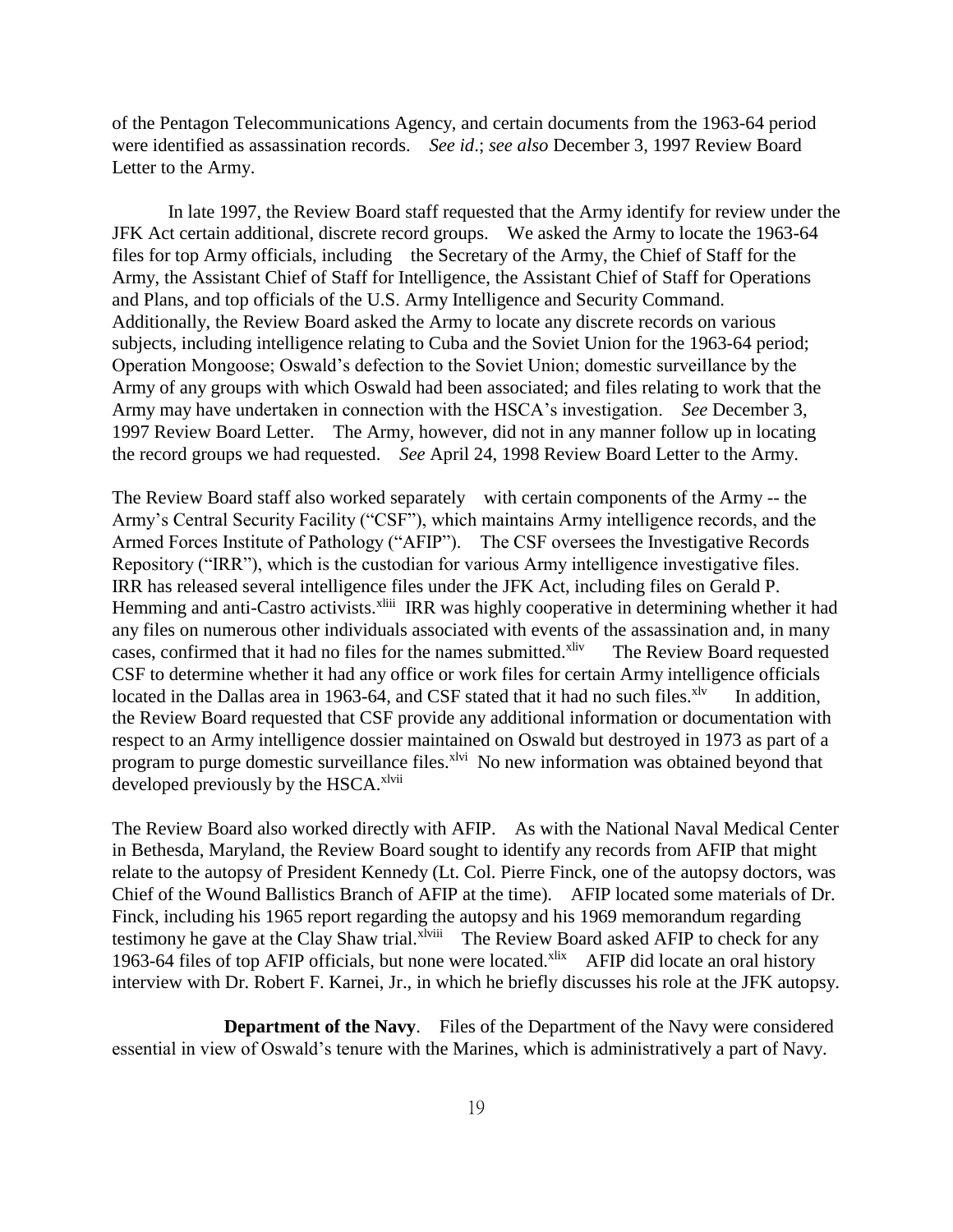Under the JFK Act, the Navy had identified and placed into the JFK Collection at the National Archives several core files relating to Lee Harvey Oswald -- (1) the personnel and medical Marine Corps files for Oswald and (2) extensive Office of Naval Intelligence ("ONI") records on Oswald. The Marines Corps and ONI files on Oswald made public are an important contribution to the historical record. In addition, the Navy located miscellaneous documents relating to the Warren Commission and HSCA from files of the Administrative Office for the Secretary of the Navy.

Notwithstanding the Navy's identification of these core materials, the Review Board requested the Navy to inspect additional record categories to ensure that all relevant materials had been identified. For example, the Review Board asked the Navy to inspect the files of the highest officials of the Marine Corps, Office of Naval Intelligence, and the Navy for the relevant time periods encompassing Oswald's defection to the Soviet Union through the aftermath of the assassination. *See* January 17, 1997 Review Board Letter to the Navy. The Navy appeared to undertake an extensive review of files, including a review of files from the Secretary of the Navy's Administrative Office, the Chief of Naval Operations, and the Marine Corps.<sup>1</sup> It was not clear, however, whether the Navy had identified all original working files for the Secretary of the Navy and the Commandant of the Marine Corps for the 1959-64 period. With limited time and resources, however, the Review Board was unable to pursue this issue further. The Navy did confirm that it did not locate the files for the Chief of Naval Intelligence.<sup>li</sup>

In view of the fact that there were ONI records on Oswald (now in the JFK Collection), the Review Board thought it necessary to pursue with ONI separately the matter of ONI records, including 1959-64 files for the Director of ONI. Accordingly, we requested that ONI submit a separate certification of its compliance with the JFK Act.<sup>lii</sup> ONI's Final Declaration of Compliance was submitted shortly thereafter.<sup>liii</sup> ONI had not identified any additional assassination-related records and, furthermore, had not been able to account for the files of the head of ONI from 1959 to 1964. ONI also acknowledged that there remained additional ONI records that were not reviewed, but that these would be reviewed under the President's Executive Order 12958 requiring declassification of Government records. Iv The Review Board was disappointed that Navy and ONI could not locate or provide any accounting for the ONI Director's files from 1959-64.

 **National Naval Medical Center at Bethesda**. The Review Board separately pursued with the National Naval Medical Center at Bethesda, Maryland ("NNMC") records relating to the autopsy of President Kennedy. The NNMC was highly cooperative and did extensive searches, but it located no records relating to the autopsy with one exception -- an unsigned original of the JFK autopsy report was located in a safe at the NNMC's Anatomic Pathology Division. The NNMC had also located miscellaneous FOIA requests relating to autopsy records.<sup> $\nu$ </sup> The Review Board thereafter asked the NNMC to re-check whether it had any 1963-64 files for the top officials of the NNMC, including Commanders Humes and Boswell, the Naval pathologists who participated in the autopsy.<sup>lvi</sup> The NNMC re-certified that it had no such files.<sup>lvii</sup>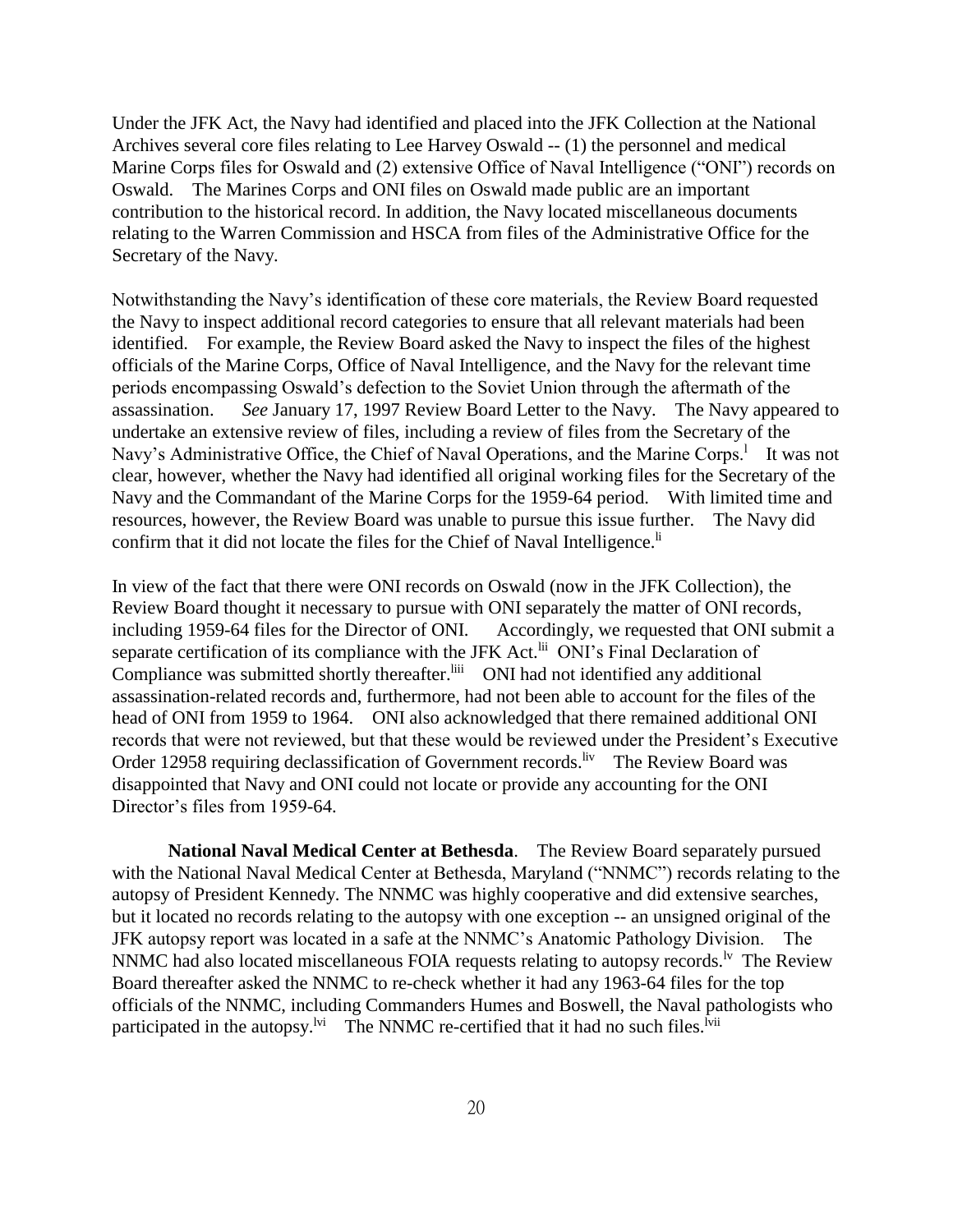**Department of the Air Force.** After passage of the JFK Act, the Air Force located one record -- a flight logbook located at Andrews Air Force Base and recording events at the base on the day of the assassination. No other records were identified.<sup>Iviii</sup> The Review Board thereafter raised with the Air Force the issue of whether there might not be other records relating to the assassination in its custody. More specifically, the Review Board asked the Air Force to: identify and review the 1963-64 files for the highest officials in the Air Force, including the Secretary of the Air Force and the Chief of Staff for the Air Force; more thoroughly review the files of the Office of Special Investigations for any material relating to Oswald; and determine whether there were any records relating to Air Force 1 on the day of the assassination, including specifically searching for any audiotapes of transmissions to or from Air Force 1 on the day of the assassination. ${}^{lix}$ 

The Air Force went back and searched its records, but no additional records were forwarded to the JFK Collection.<sup>1x</sup> The Review Board requested that a further accounting be made of its records, including records for the Air Force's Office of Presidential Pilot and Historical Research Agency at Maxwell Air Force Base in Alabama.<sup>lxi</sup> The Air Force, so far, has not followed-up on the Review Board's requests.<sup>lxii</sup>

**Joint Staff.** The Review Board pursued records of the Joint Chiefs of Staff, including records relating to U.S. policies on Cuba and Vietnam. While the Joint Staff identified only a handful of documents directly relating to the assassination, the Joint Staff identified for release under the JFK Act numerous records relating to U.S. policy on Cuba and, to a lesser extent, Vietnam. The Joint Staff was extremely cooperative in making available to the Review Board its original records. For example, the Joint Staff permitted the Review Board to inspect extensive original files of the Joint Chiefs of Staff from the early 1960's, including files of Joint Chiefs Chairmen Lyman L. Lemnitzer, Maxwell Taylor, and Earle G. Wheeler.

After review of these records, the Joint Staff designated for public release records on Vietnam and Cuba, including records from 1962 and 1963 pertaining to military contingency planning on Cuba. In addition, in response to a Review Board request, the Joint Staff made available a classified, three-volume Joint Chiefs of Staff history on the Vietnam War from 1960-68. The Joint Staff has agreed to declassify this history [Verify].

#### **insert if appropriate: (from Chapter 6)**

personnel of the Information Management Division of the Joint Staff Secretariat spent approximately 210 man-hours searching for records related to both Cuba and Vietnam policy in Record Group (RG) 218 at the National Archives. Among forty different Federal Records Center boxes and 8 Hollinger Archive boxes of RG 218 materials, staff members of the Information Management Division flagged selected records from the time period 1961-1964 from the files of Joint Chiefs of Staff Chairmen Lyman Lemnitzer, Maxwell Taylor and Earle Wheeler, and selected records from 1961-1964 from the Central Files of the Joint Staff, for examination and consideration by the Review Board Staff.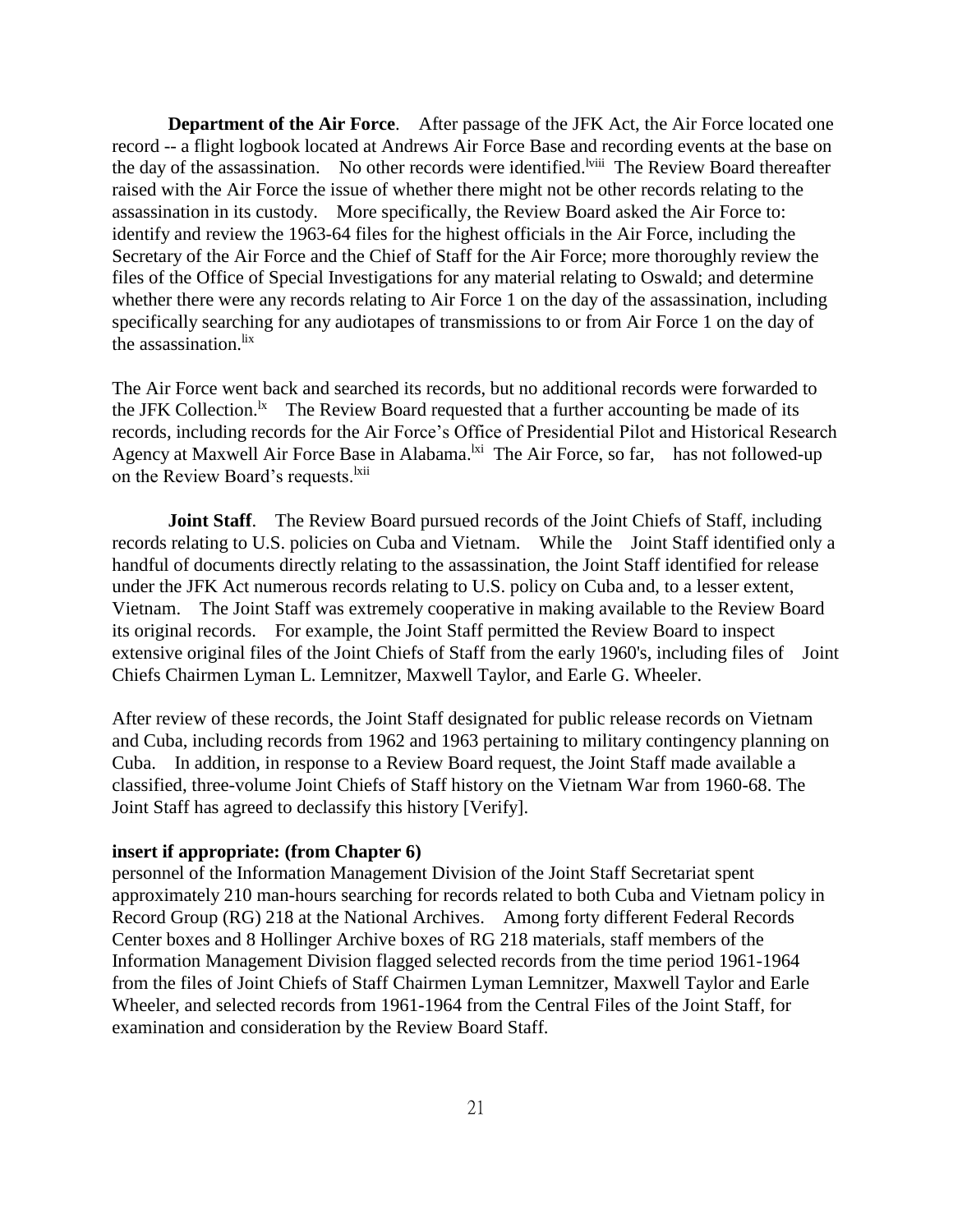**insert:** Personnel of the Information Management Division of the Joint Staff Secretariat spent approximately 210 man-hours searching for records related to both Cuba and Vietnam policy in Record Group 218 at the National Archives. As in the case of the Cuba records, Vietnam records were flagged from within the 1961-1964 records of JCS Chairmen Lyman Lemnitzer, Maxwell Taylor and Earle Wheeler, and the Central Files of the Joint Staff for the same time period. Of the 146 flagged records that the Review Board staff agreed pertained to either Cuba or Vietnam, about one third were related to U.S.policy or activities in Vietnam. Most of the Vietnam records originated in 1963 or 1964. A small number of records were dated 1961.

In the course of identifying relevant records, the Review Board learned that minutes (and/or transcripts) of meetings of the Joint Chiefs of Staff from 1947 to 1978 had been destroyed. Since these encompassed meetings in 1963 and 1964 which might have been relevant to the assassination, the Review Board requested an accounting of this destruction. <sup>Ixiii</sup> The Joint Staff has explained that, in 1974, the Secretary for the Joint Chiefs of Staff ordered these materials to be destroyed.<sup>lxiv</sup> [verify].

**White House Communications Agency**. The Review Board sought to determine whether the White House Communications Agency ('WHCA") had any archived records from the 1963-64 period relating to the assassination.

As a result of the Review Board's approach to WHCA<sup>lxv</sup>), WHCA located and placed into the JFK Collection an historical file that contained statements of WHCA personnel regarding events on the day of the assassination and, in addition, a WHCA memorandum providing a "list of telephone calls recorded by the White House switchboard on 22 November 1963." *See* April 1, 1997 WHCA Letter to Review Board.

The Review Board further requested WHCA, however, to undertake a broad search for any records reflecting White House communications regarding the assassination, including any communications to or from Air Force 1 on the day of the assassination. *See* March 19, 1997 Review Board Letter to WHCA. WHCA reported that it had located nothing else, and we then requested that WHCA certify, under penalty of perjury, that it had no other records from the 1963-64 period that might relate to the assassination. *See* April 21, 1997 Review Board Letter to WHCA. WHCA then certified under oath that it had no records from the 1963-64 time period nor any records relating to their disposition. *See* WHCA Final Declaration of Compliance (dated April 22, 1998). While accepting WHCA's representations, the Review Board was disappointed that WHCA could neither locate nor account for any of its records from 1963-64. *See* June 2, 1998 Review Board Letter to WHCA.<sup>9</sup>

**U.S. Postal Service**. The Postal Service located its original file on the Kennedy assassination investigation composed of Postal Service investigative reports regarding the

<sup>9</sup>Certain WHCA records may reside with a Presidential Library.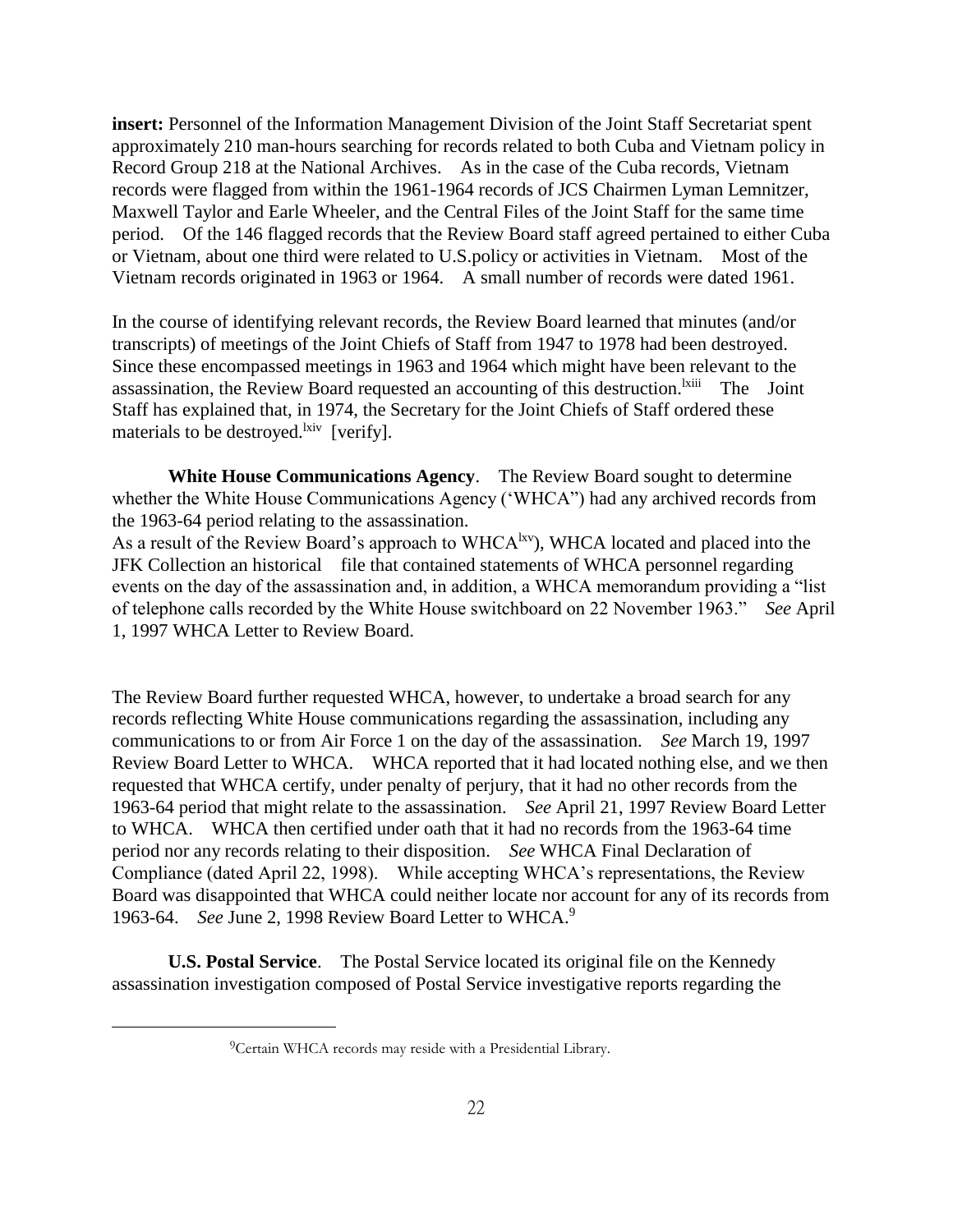assassination. The file is in the JFK Collection, and it had been located among the archived files for the Chief Postal Inspector. The Review Board suggested some additional search avenues (*see* March 18, 1997 Review Board Letter to Postal Service), and the Postal service was diligent in following those suggestions, but no other records were uncovered. *See* Postal Service Final Declaration of Compliance (dated July 7, 1997).

**Social Security Administration**. In early 1997, Review Board staff met with officials of the Social Security Administration ("SSA") to discuss what records SSA might have that would be relevant to the assassination. The Review Board requested that SSA assemble all earnings-related records that it might have for Lee Harvey Oswald and Jack Ruby, certain quarterly reports filed by Oswald's employers (to verify Oswald's employment history and income), and the original file opened for Marina Oswald's claim for survivor benefits following Lee Harvey Oswald's death. *See* Jan. 22, 1997 Review Board Letter to SSA.

The SSA was extremely diligent in collecting and assembling these records. Some of these records were considered protected under Section 6103, but the balance were transmitted to the JFK Collection. With respect to the Section 6103 records, we had requested that they be sequestered by SSA pending later determinations regarding their releasability, and SSA has confirmed that this was done. *See* July 14, 1997 Review Board Letter to SSA; SSA Final Declaration of Compliance (dated Nov. 18, 1997).

As with Oswald's tax returns, the Review Board regrets that Oswald's earnings information and employment history, as contained in employer reports on file with SSA, have not been released to the public as of the date of this Report.

**Drug Enforcement Administration.** The Drug Enforcement Administration ("DEA") was cooperative with the Review Board in making available certain files for review. In May 1998, the Review Board asked DEA to formally process certain records as assassination records under the JFK Act. In addition, the Review Board asked for a formal statement of DEA's compliance. *See* May 1, 1998 Review Board Letter to DEA. However, DEA has taken no steps to formally designate assassination records, nor has it submitted a compliance report as requested.

**Library of Congress**. In June 1994, the Library of Congress reported to the Review Board that it had located no assassination-related records within the classified holdings in its Manuscript Division. *See* June 16, 1994 Library of Congress Letter to Review Board. In 1996, the Review Board asked the Library of Congress, including the Congressional Research Service, to locate any records in its custody that may relate to the assassination. *See* August 13, 1996 Review Board Letters to the Library of Congress and the Congressional Research Service. No action was taken on our request, and another formal request was made in October 1997. *See*  October 27, 1997 Review Board Letter to the Library of Congress. The Congressional Research Service deferred compliance with the JFK Act pending explicit Congressional authorization. *See* January 20, 1998 CRS Letter to the Review Board.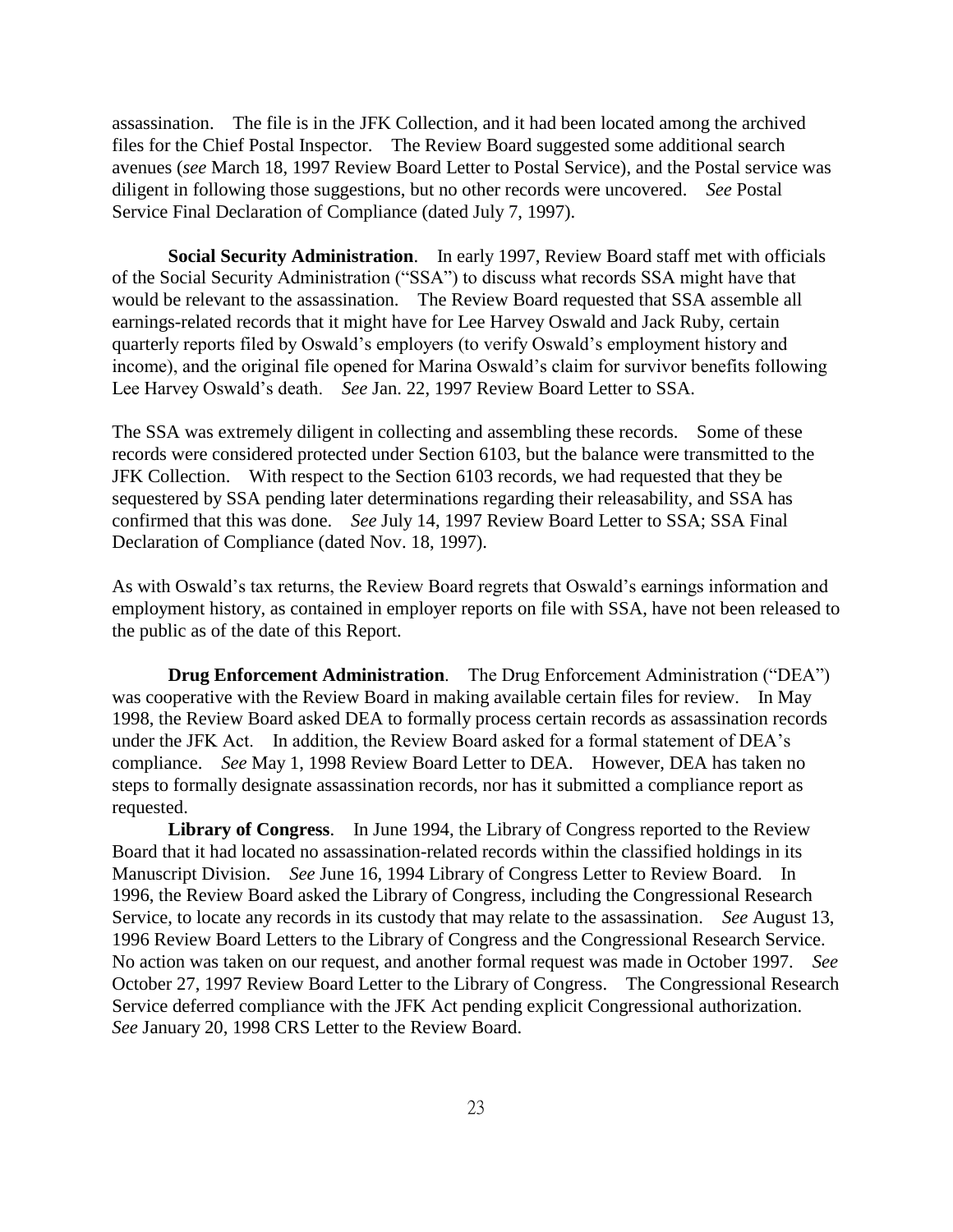In the Fall of 1997, the Review Board inventoried the Library's manuscript holdings and identified closed collections that might potentially have records relating to the assassination of President Kennedy. Among the records identified by the Review Board staff were a closed set of Rockefeller Commission materials. Thereafter, the Library of Congress filed a formal statement of compliance and did identify three sets of closed records containing assassination-related materials -- (1) the set of Rockefeller Commission materials closed until March 2,002; (2) papers of Senator Daniel Moynihan from his tenure as Assistant Secretary of Labor in the Kennedy administration: and (3) papers of an aide to Senator Howard Baker, Howard Liebengood, who did work relating to the assassination for the Senate Intelligence Committee. *See* Library of Congress Final Declaration of Compliance (dated Jan. 22, 1998). The Library also identified relevant collections that were open to the public, including papers Earl Warren, David Atlee Phillips, and Elmer Gertz (attorney for Jack Ruby). In addition, the Library had one piece of correspondence from Lee Harvey Oswald written from the Soviet Union. *See id*.

Once the relevant closed materials were identified, the Review Board sought to have them opened. The Review Board obtained Senator Moynihan's agreement to open his papers relating to the assassination, and the Board has been in the process of obtaining Mr. Liebengood's consent. With respect to the Rockefeller Commission papers, the Library of Congress stated that these were duplicates of the Rockefeller Commission files at the Ford Library. *See* Library of Congress Final Declaration. The Ford Library set had been reviewed and processed under the JFK Act for assassination records. Therefore, the Review Board did not accord declassification of the Library of Congress set as an immediate priority. The Board has requested that the CIA review and declassify the Rockefeller Commission papers at the Library.

In the Summer of 1998, the Congressional Research Service ("CRS") identified approximately one box of CRS memoranda relating to the assassination that were prepared by CRS for the HSCA and other entities. These materials are being forwarded to the JFK Collection. *See* CRS Final Declaration of Compliance (dated September \_\_, 1998).

#### **National Archives and Presidential Libraries**.

The Review Board worked separately with the National Archives in Washington, D.C., the National Archives in Fort Worth, Texas, the Ford Presidential Library, The JFK Presidential Library, and the LBJ Presidential Library. The compliance status for each of these entities is set forth below.

*National Archives, Washington, D.C.* The National Archives has legal and physical custody of numerous U.S. Government records that are transferred to it by Federal agencies. Accordingly, the JFK Act required the National Archives to identify any assassination records that may have been in its legal custody at the time the JFK Act was passed.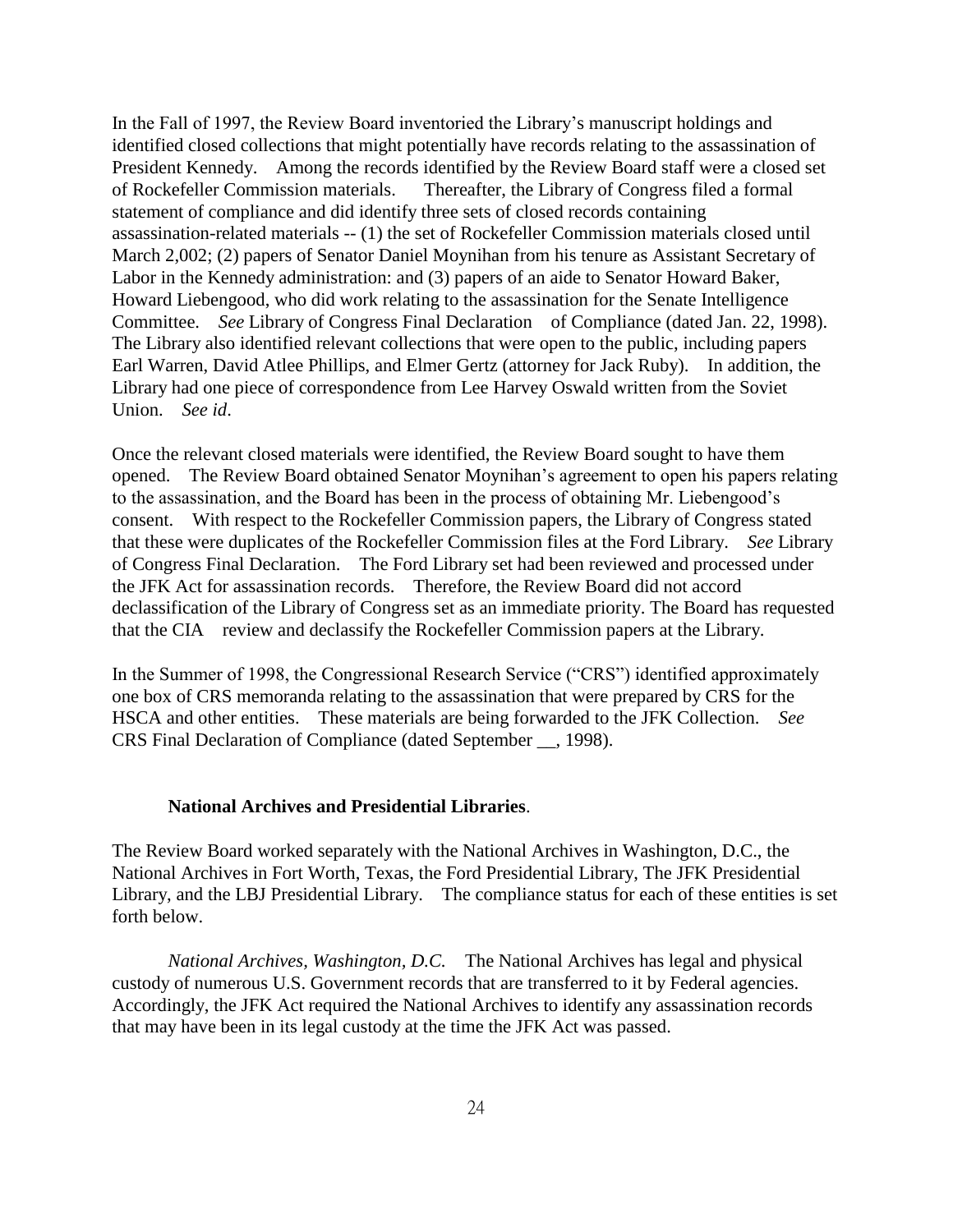After the JFK Act was passed, the National Archives identified three major record categories in its custody -- (1) records of the Warren Commission; (2) the Main Department of Justice Criminal Division file on the Kennedy assassination (DOJ File No. 129-11); and (3) the main Secret Service file on the assassination (Secret Service File No. 34, 030). Many of the records within these files were already open to the public when the JFK Act was passed. *See* National Archives Initial Statement of Compliance (dated July 25, 1997). The National Archives also identified administrative records for the United States Archivist and Deputy Archivist relating to the handling of assassination-related materials maintained by the National Archives, including administrative records regarding Warren Commission holdings. *See id*.

In December 1992, the Assistant Archivist issued a search directive to the staff of the National Archives requesting that any other assassination-related records be identified, and some miscellaneous records were thereafter included in the JFK Collection. *See id*. In addition, the National Archives -- through its Center for Legislative Archives -- opened to the public numerous Congressional records relating to the assassination, including most importantly the records of the House Select Committee on Assassinations ("HSCA"). (For a further discussion of Congressional records opened by Congress and the National Archives under the JFK Act, see section on Congressional Records below.)

In April 1998, staffs of the Review Board and the National Archives met to review the status of the National Archives' identification and release of assassination records. The Review Board asked the National Archives to confirm that there were no other closed records relating to the assassination that might be among classified or closed files of the highest officials of the Kennedy and Johnson administrations, including certain Cabinet Secretaries. *See* May 11, 1998 Review Board Letter to the National Archives.

#### [Status/NARA Final Declaration]

In addition, the Review Board asked the National Archives to coordinate with the Administrative Office of U.S. Courts to identify and secure for the JFK Collection court case files for various FOIA suits involving the public's request to open up CIA, FBI, and other agency files on the Kennedy assassination. *See* April 13, 1998 Review Board Letter to Administrative Office of U.S. Courts. [Status]

*National Archives, Southwest Region*. The National Archives had its Southwest regional facility undertake searches pursuant to the JFK Act. That facility is a repository for federal agency records in the Dallas, Texas area. Among the records identified under the JFK Act by the Southwest Region were: (1) court files from the federal district court in Dallas, Texas with respect to litigation over the rifle used to assassinate President Kennedy (*United States v. 6.5 Mannlicher-Carcano Rifle* and *Marina Oswald Porter v. United States)*; (2) court files for the litigation brought by Claw Shaw against Jim Garrison in federal district court in New Orleans (*Clay Shaw v. Jim Garrison*); (3) files from the U.S Attorney in Dallas relating to the litigation over the Oswald rifle; and (4) records of the criminal proceedings against Jack Ruby, also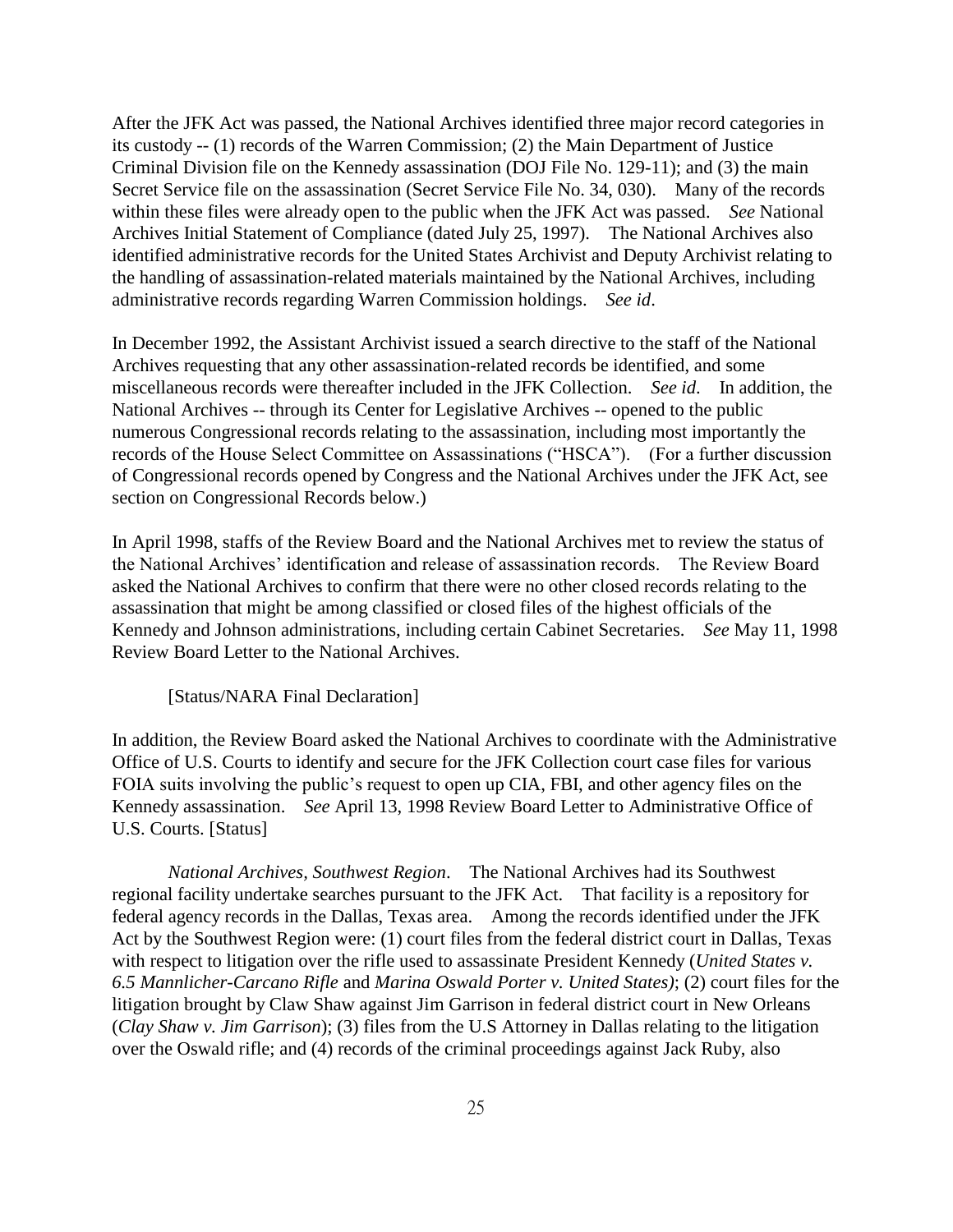obtained from the U.S. Attorney in Dallas. *See* Southwest National Archives Final Declaration of Compliance (dated July 10, 1998).

The Southwest Region also identified within its custody various medical equipment from Trauma Room No. 1 at Dallas Parkland Hospital. This equipment was purchased from Dallas County in 1973 when Parkland Hospital was being remodeled, and the equipment was placed in storage by the National Archives at its Southwest Region facility. *See* National Archives Initial Statement of Compliance. The Review Board saw no need to have this equipment placed in the JFK Collection and deferred to the National Archives' decision to retain it in storage. *See* April 27, 1998 Review Board Letter to National Archives, Southwest Region.<sup>10</sup>

In April 1998, Review Board staff met with officials of the Southwest Region at its facility in Fort Worth, Texas. The Review Board sought to ascertain whether the Southwest Region had legal custody of any 1963-64 records for various law enforcement, intelligence, or military agencies with offices in the Dallas region, including Secret Service, ATF, FBI, and the Office of Naval Intelligence. The staff of the Southwest Region confirmed that it had no such relevant records. *See* April 3 and 27, 1998 Review Board Letters to the National Archives, Southwest Region; National Archives, Southwest Region, Final Declaration of Compliance.

<sup>&</sup>lt;sup>10</sup> In addition to records identified by the Southwest Region of the National Archives, the Southeast Region had identified some papers of Senator Richard Russell relating to his work on the Warren Commission. (The National Archives had been providing courtesy storage for these papers on behalf of the University of Georgia). *See* National Archives Initial Statement of Compliance. The relevant papers were forwarded to the JFK Collection. [Confirm Status].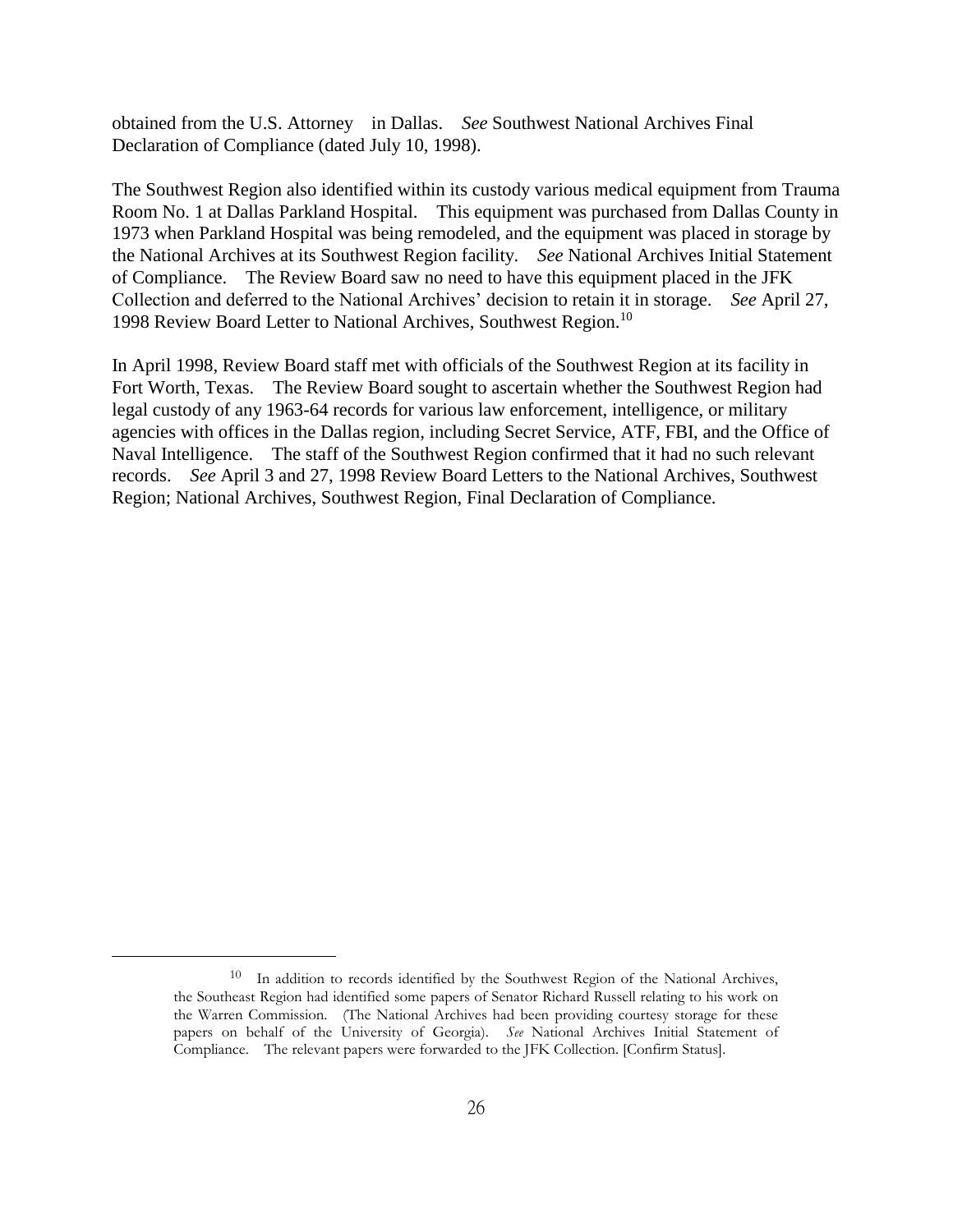*The Gerald R. Ford Library.* The Ford Library had substantial holdings that were relevant under the JFK Act, including files of the President's Commission on CIA Activities within the United States ("the Rockefeller Commission") and papers of former Gerald R. Ford relating to his work on the Warren Commission. *See* Ford Library Final Declaration of Compliance (dated August 12, 1998). The Ford Library first identified assassination records from among materials that were already open to researchers, including records from Gerald Ford's Congressional and Vice-Presidential papers and records of Ford Administration officials.<sup>11</sup> As a result of these searches, the Ford Library transmitted approximately six cubic feet of records to the JFK Collection in August 1993. *See id*. The Ford Library also searched its unprocessed or closed "national security collections," including the Rockefeller Commission files and files of the National Security Advisor and the Presidential Counsel relating to the various intelligence investigations of the mid-1970's (*i.e.,* the Rockefeller Commission and Church Committee investigations). *See id*. The Ford Library reviewed approximately 240,000 pages from more than 20 different closed or unprocessed collections, and the Library selected approximately 1,400 documents (11,500 pages) for processing under the JFK Act. *See id.* Thereafter, the Ford Library worked with the Review Board in having the relevant agencies release these identified records.

*The John F. Kennedy Library.* The identification of assassination records within the holdings of the JFK Library presented a challenge to both the Library and the Review Board in view of the extensive material relating to, and originated by, officials within the Kennedy administration. Because of the volume of material, the Board was more concerned with identifying relevant materials that were closed or restricted than with materials publicly available at the Library.

Therefore, he Review Board and Library staffs concentrated on identifying assassination-related records within the Library's closed holdings. The JFK Library represented that it had reviewed its closed or "unprocessed" holdings to identify assassination records. *See* National Archives (JFK Library) Initial Statement of Compliance (dated July 25, 1997). Among the records reviewed were President Kennedy's National Security files and Office files. The Library staff had also reviewed material made available to investigative bodies in the 1970's such as the Church Committee. *See id*. In addition, the Review Board staff, with the Library, reviewed the classified Attorney General file series of Robert F. Kennedy. In addition, the Library reviewed numerous record collections from Kennedy administration officials, as well as numerous oral history interviews of such officials. Many of these were designated as assassination records.

[Describe Generally What the JFK Library Placed into the Collection]

<sup>&</sup>lt;sup>11</sup> Among the Ford papers transmitted to the JFK Collection were excerpts of interviews with President Ford conducted by Trevor Armbrister in connection with the writing of Ford's memoirs, *A Time to Heal. See* Ford Library Final Declaration.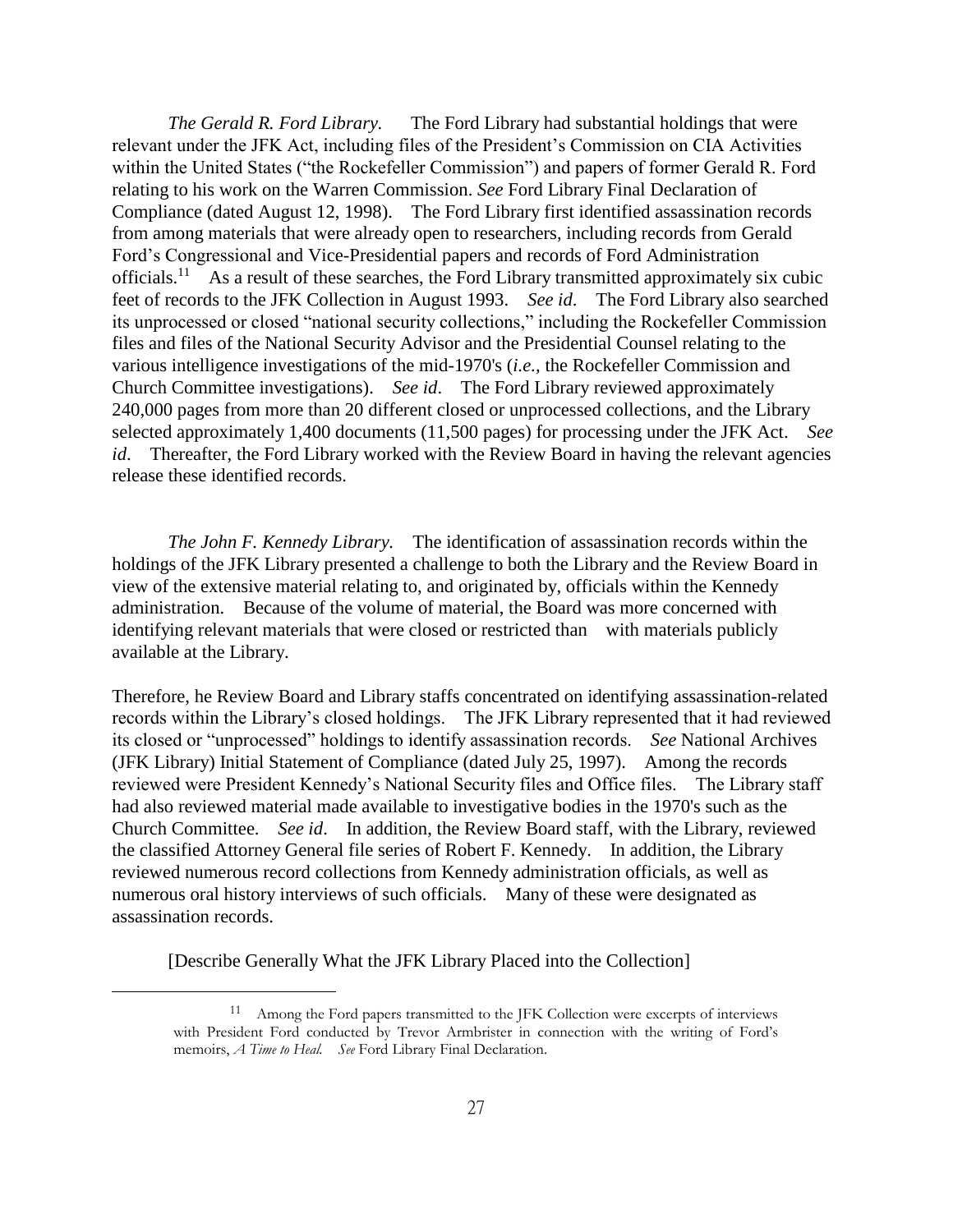There were several record collections that were of particular interest to the Board. For example, William Manchester had deposited with the Library the underlying research materials for his book, *The Death of a President*. They remained in his legal custody, however. The Review Board, although it was able to inspect the materials, was unable to secure their public release despite appeals to Mr. Manchester to open up these records, which included interviews with many of the principals involved in the events surrounding the assassination. In addition, Mr. Manchester interviewed, for his book, both Robert F. Kennedy and Jacqueline Kennedy. The audio tapes and transcripts were donated to the JFK Library in 1967, but under the condition that they remain sealed until 2067. The Review Board has approached the Kennedy family about the possibility of an earlier release. At the time of the Report, the JFK library and the Review Board were still consulting with the Kennedy family regarding potential early release of these tapes.

Another set of records of interest to the Board were the records of Walter Sheridan, who had worked in the Department of Justice under Robert F. Kennedy and who later did work for NBC investigating the Garrison criminal case brought against Clay Shaw. After the JFK Act was passed, the JFK Library returned certain papers to the Sheridan family. These papers related to Mr. Sheridan's work for NBC, and the papers were later subpoenaed by the Review Board. NBC intervened, asserting an interest in the papers and claiming a reporter's privilege in them that would preclude inspection by the Review Board. At this time, the Review Board and NBC were engaged in settlement procedures to resolve whether these work papers on the Garrison case would be released under the JFK Act.

The Review Board was concerned about the adequacy of the Library's searches for assassination records, as well as issues relating to release of records. Therefore, the Review Board submitted to the JFK Library, in July 1998, a detailed set of questions regarding the Library's record searches and work under the JFK Act. The questions were to be answered by Library officials, under penalty of perjury, in the Library's Final Declaration of Compliance. *See* July 20, 1998 Review Board Letter to the JFK Library. The Library submitted its Final Declaration shortly thereafter. *See* JFK Library Final Declaration of Compliance (dated August 18, 1998). The JFK Library certified that "[a]ll records of President Kennedy, Jacqueline Kennedy Onassis, Evelyn Lincoln, and Robert F. Kennedy in the custody of the Library have been reviewed under the JFK Act." *Id*. ¶ 2.a.4. The Library had conceded that the review of Robert F. Kennedy's papers had not been adequate in that additional assassination-related records were belatedly located. The Library further noted that the release of assassination-related records from the RFK files was not timely; over 150 RFK documents had been identified for release and many were still in the process of declassification or review by the RFK Donor Committee.<sup>12</sup>

The JFK Library, at its request, briefed the members of the Review Board in August 1998 with

<sup>&</sup>lt;sup>12</sup> Since the RFK papers are subject to a deed of gift, their release must be approved by the RFK Donor Committee.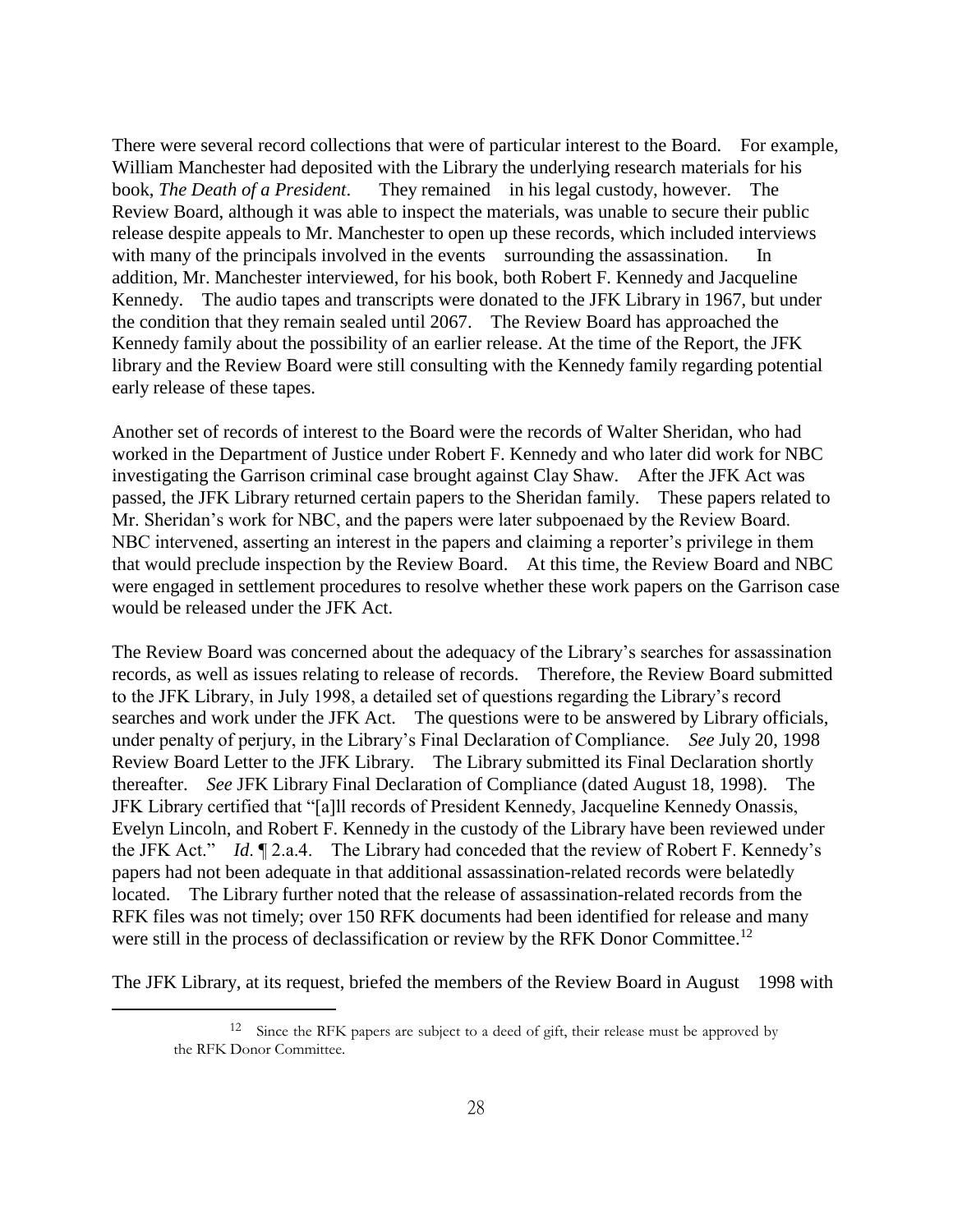respect to the work of the Library under the JFK Act. At that presentation, the Review Board was given assurances by the Library, in the strongest terms, that it was committed to completing release of all assassination-related records, including the RFK records.<sup>13</sup>

# **insert where appropriate**

 $\overline{a}$ 

The Review Board coordinated the declassification of those records requiring multiple agency review.

<sup>13</sup>In addition, the JFK Library is releasing the RFK and other papers pursuant to the declassification requirements of Executive Order 12958.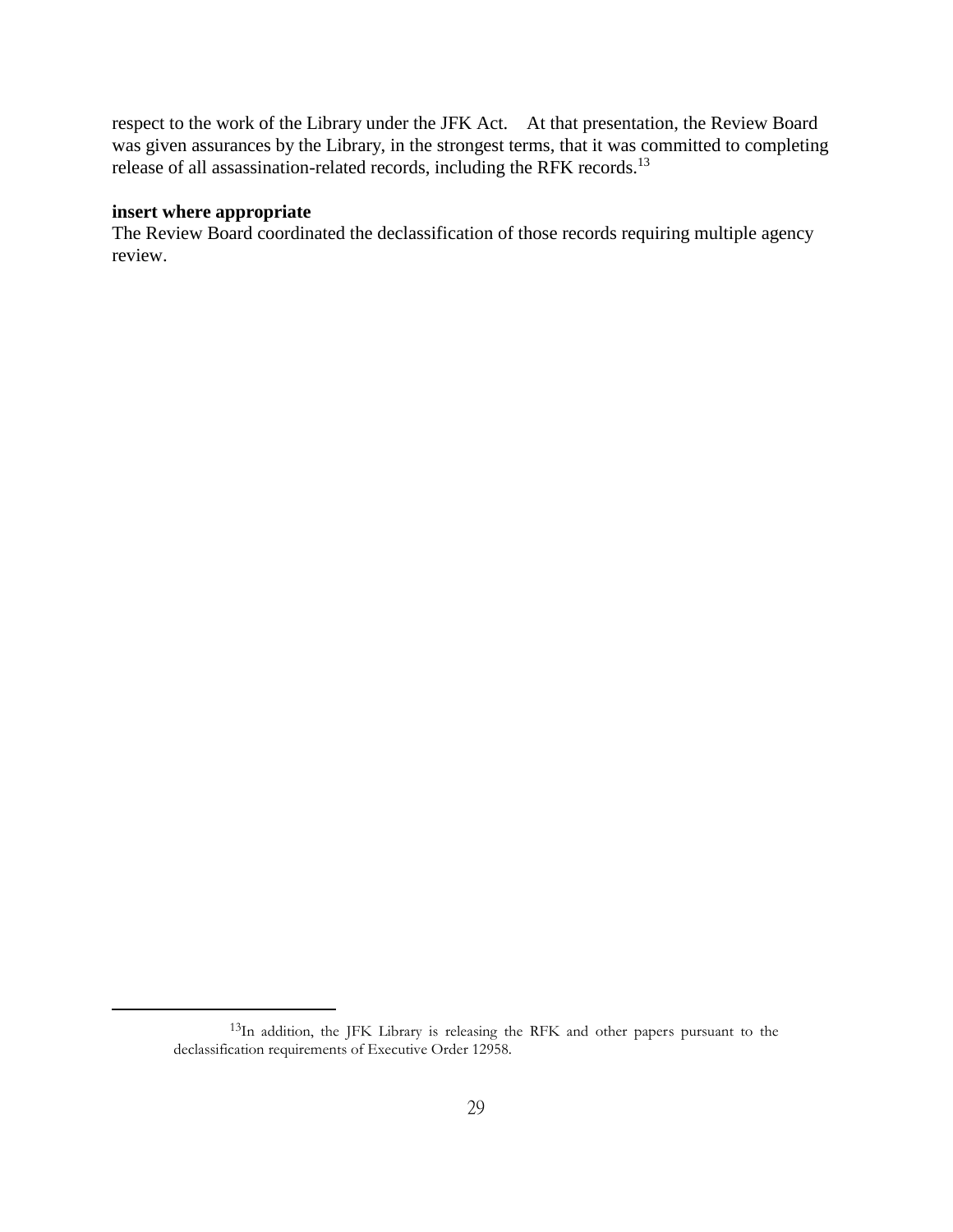*The Lyndon B. Johnson Library*. The LBJ Library has extensive records that were reviewed pursuant to the JFK Act. The Library holds 505 collections of personal papers, 59 bodies of federal records, and 1,227 processed and deeded oral history interviews. *See* National Archives (LBJ Library) Initial Statement of Compliance (dated July 25, 1997). Even before the JFK Act was passed in 1992, the Library, beginning in 1980, identified and made available materials that it had relating to the assassination of President Kennedy.<sup>14</sup> In 1993, the LBJ Library transmitted to the JFK Collection material on the assassination from the LBJ White House Central files, White House Confidential files, and the National Security files; a special file on the Kennedy assassination compiled from various Presidential and Vice-Presidential files and relating to William Manchester's book, *The Death of a President;* President Johnson's daily diary records recording his appointments and phone calls made during the period following the assassination; office files of various White House aides, White House telephone office records; personal papers of Under Secretary of State George Ball, Attorney General Ramsey Clark, and John Connally; and numerous oral history interviews. Tapes of President Johnson's conversations relating to the assassination (dating mostly from 1963, 1964, and 1967 [the time of the Garrison investigation and publication of the Manchester book]) were later forwarded to the JFK Collection later. *See id*. & Attachment F.

In the Spring of 1997, The Review Board staff conducted a comprehensive review of LBJ Library National Security Files (NSF), closed oral histories thought to be of possible interest to the assassination, and various manuscripts, archives and office files of key officials. The staff identified more than 300 additional assassination records in the following NSF categories: Head of State Correspondence File; Vice Presidential Security File; President's Speech File; Country Files on Vietnam and Southeast Asia; Vietnam Meeting Notes File; Latin America Country Files on Cuba and Mexico; Country Files on Europe and USSR; Intelligence File; National Intelligence Estimates; National Security Action Memoranda; NSC Notes; Agency File - State; FBI Current Intelligence Analysis, McCone Memoranda and Meetings with the President; National Intelligence Estimates on Cuba; Intelligence Briefings on Vietnam and Cuba; White House President's Appointment Files; White House Famous Names; and Cabinet Papers. The staff also identified additional assassination records in the Library's closed collection of office files and/or papers of McGeorge Bundy, Gordan Chase, C.V. Clifton, James Cross Alain Enthoven, Roger Hilsman, Pierre Salinger, Bromley Smith, and William C. Westmoreland. **[Need to check on Salinger].**

The Review Board handled all referrals required to declassify these records. As they were reviewed under the standards of the JFK Act, nearly all of these records were opened in full. In addition, the Review Board staff reviewed the FBI names index, referred to as the Mildred

<sup>14</sup>These materials were identified in a detailed index entitled, "Guide to Materials from the Johnson Library Pertaining to the Assassination of John F. Kennedy." *See* LBJ Initial Statement of Compliance, at Attachment F. The LBJ Library stated that the records identified on this index were transmitted to the JFK Collection in August 1993. *See id*.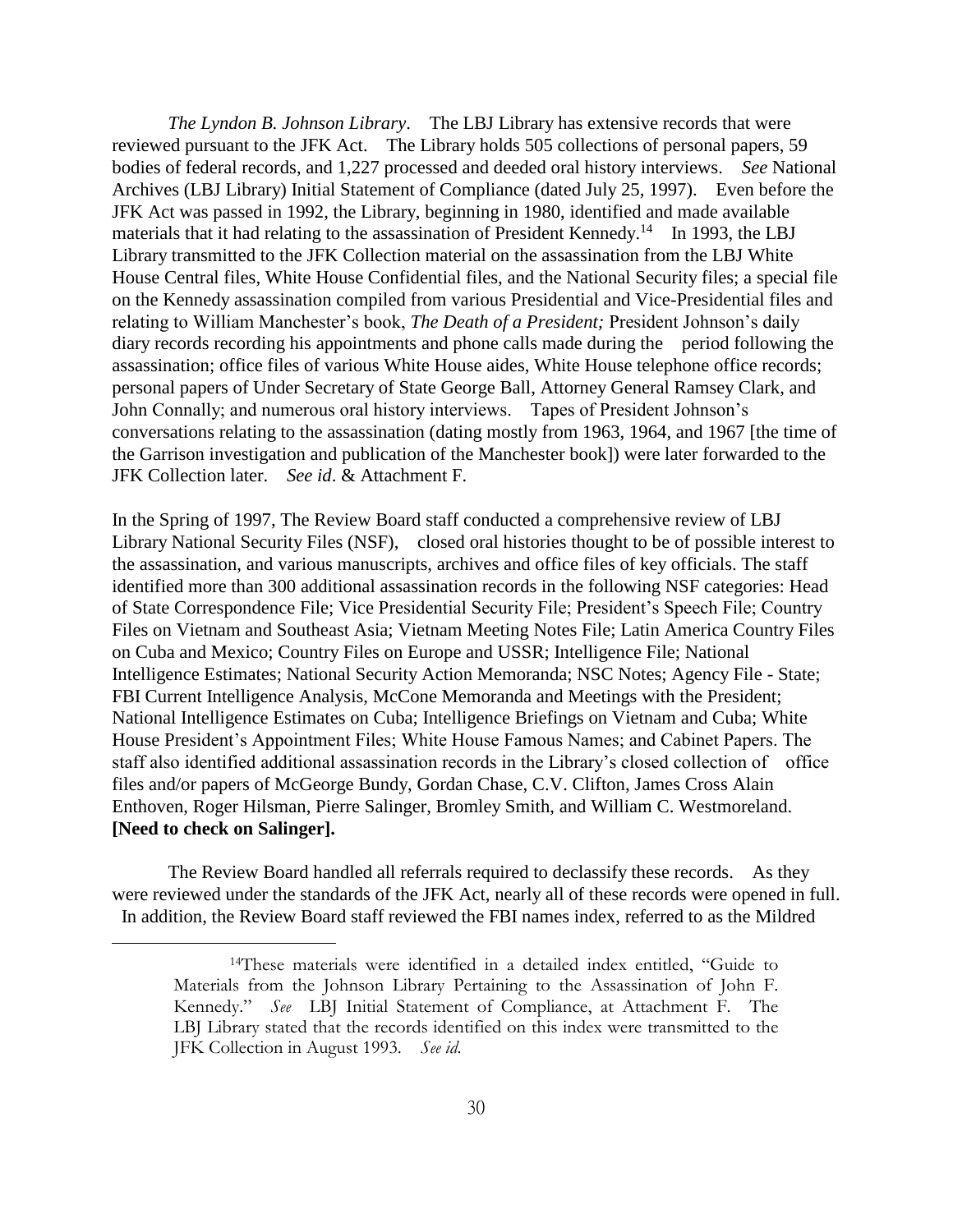Stegall collection, for possible assassination records. These consisted of the files which FBI Director Hoover made available to President Johnson. Mildred Stegall kept a card catalogue of the names index to which the Review Board had access to conduct its search. The release of these files is being coordinated with the FBI.

**General Services Administration**. The General Services Administration ("GSA") did no initial work under the JFK Act. The Review Board approached GSA in 1997 with respect to whether it might have records relating to the assassination. This approach was made because the National Archives, until 1984, was under the auspices of GSA. Therefore, the Review Board wanted to ensure that GSA did not have records relating to the National Archives' handling of Warren Commission materials or the handling of the JFK autopsy photos and x-rays. *See* May 5, 1997 and August 22, 1997 Review Board Letters to GSA. GSA did identify files for the top officials of GSA from the 1960's but these were already at the National Archives and fully available to the public. No closed records relating to the assassination were identified by GSA. *See* GSA Final Declaration of Compliance (dated Jan. 26, 1998); Febr. 23, 1998 Review Board Letter to GSA.

**Congressional Records.** In addition to Executive Branch records, the Review Board worked with various Congressional Committees, and the National Archives, to ensure disclosure of various Congressional records relating to the assassination. The two most important record groups in this regard were the records of the two Congressional Committees that conducted independent investigations of President Kennedy's assassination --- the Church Committee in 1975-76 and the House Select Committee on Assassinations in 1977-78. In addition, the Review Board sought to ascertain whether there were relevant records among certain other Congressional Committees.

*The House Select Committee on Assassinations ('the HSCA")*. The files of the HSCA embody the collective work of that Committee in investigating the assassinations of President Kennedy and Reverend Martin Luther King. After issuance of the HSCA's report in 1979, the voluminous files of the HSCA were placed in storage and were to be kept under seal until 2029 (*i.e.*, 50 years from 1979). Because these were Congressional records, they were not subject to disclosure under FOIA. [Verify]. That these records were unavailable to the public was underscored by Oliver Stone's film, *JFK*. After passage of the JFK Act, the National Archives opened the files to the public, as the related to the JFK assassination, after consultation with the agencies that had equities in the records.

*Senate Select Committee to Study Governmental Operations with Respect to Intelligence Activities ("the Church Committee")*. Records of the Church Committee, like the HSCA records, were vitally important. The Review Board made extensive efforts to ensure disclosure of as many of the relevant records as possible. The Church Committee, in 1975-76, investigated a host of issues involving the performance of the intelligence agencies. While many of these issues did not come within the coverage of the JFK Act, the Church Committee did investigate the Kennedy assassination, as well as the issue of foreign assassination of political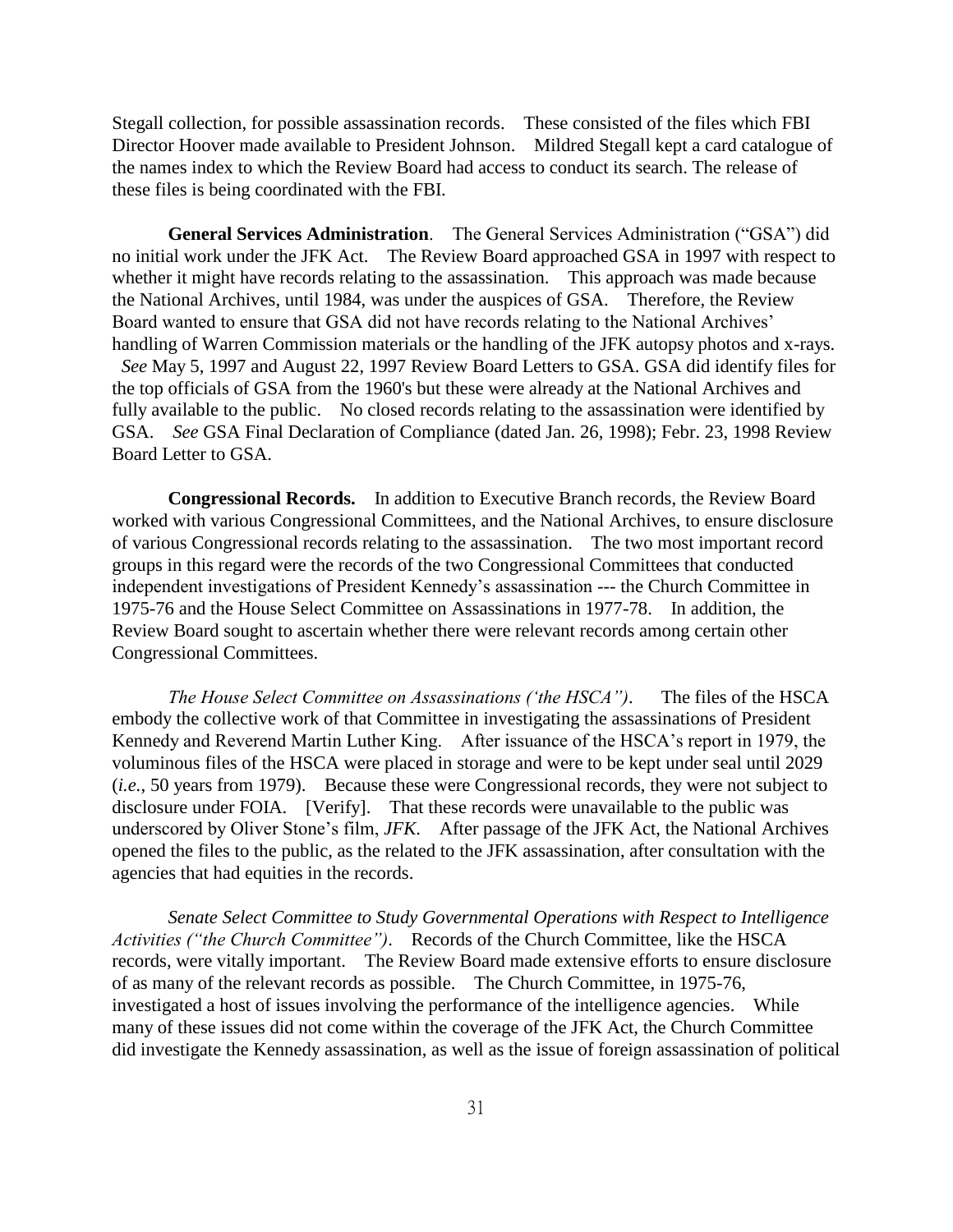leaders.

After passage of the JFK Act, the Senate Select Committee on Intelligence inventoried the original records of the Church Committee and transmitted to the JFK Collection approximately 40 boxes of records. The National Archives, however, surveyed those records and concluded that testimony directly relevant to the Kennedy assassination (and cited in the Kennedy assassination report of the Church Committee) was not included in the set of materials released. *See* April 17, 1995 National Archives Letter to the Senate Select Committee on Intelligence ("SSCI"). For approximately two years, the SSCI did not explain or rectify this crucial gap in the records provided to the National Archives. In 1997, the Review Board wrote to the SSCI and, again, raised the issue of identifying and processing testimony directly relevant to the Church Committee's investigation of the Kennedy assassination, as well as testimony regarding alleged CIA plots against foreign leaders. *See* Sept. 19, 1997 Review Board Letter to the SSCI. Throughout 1997-98, the SSCI did produce microfilm copies of the missing testimony previously identified by the National Archives and the Review Board. This testimony ultimately was processed and placed into the JFK Collection, including testimony of FBI and CIA officials who worked on the assassination investigation, as well as officials who testified regarding the alleged assassination plots against Fidel Castro.

Nonetheless, the Review Board remained concerned, however, that the *original hardcopy transcripts* for this testimony, and any accompanying materials, had not been located by the SSCI or otherwise accounted for. The Review Board requested access to inspect all of the original Church Committee files -- amounting to 450 boxes. The SSCI made these materials available, they were inspected by the Review Board staff, and additional materials were designated as assassination records. However, the Hart-Schweiker materials, namely the hardcopy of testimony cited in the JFK Assassination Report, were not among the materials. Although microfilm copies of this testimony were made available by the SSCI, neither the Review Board nor the SSCI could account for the originals of a substantial number of transcripts (and perhaps accompanying materials) relating to the Kennedy assassination, and this was and remains an important records issue that should be resolved.

*House Select Committee on Intelligence ("the Pike Committee")*. In 1975, the Pike Committee looked into various issues regarding the intelligence community. The Pike Committee also looked into certain discrete, limited issues regarding the assassination of President Kennedy. The Pike Committee records have been under the custody of the House Permanent Select Committee on Intelligence ("HPSCI"). HPSCI identified approximately three boxes of assassination-related records of the Pike Committee and has placed them into the JFK Collection. *See* April 20, 1995 Review Board Staff Memorandum (describing generally the Pike Committee materials in the JFK Collection).

*House Judiciary's Subcommittee on Civil & Constitutional Rights, Chaired by Congressman Don Edwards ("the Edwards Subcommittee")*. In 1975 and 1976, the Edwards Subcommittee investigated the FBI's destruction of a note that Lee Harvey Oswald had left with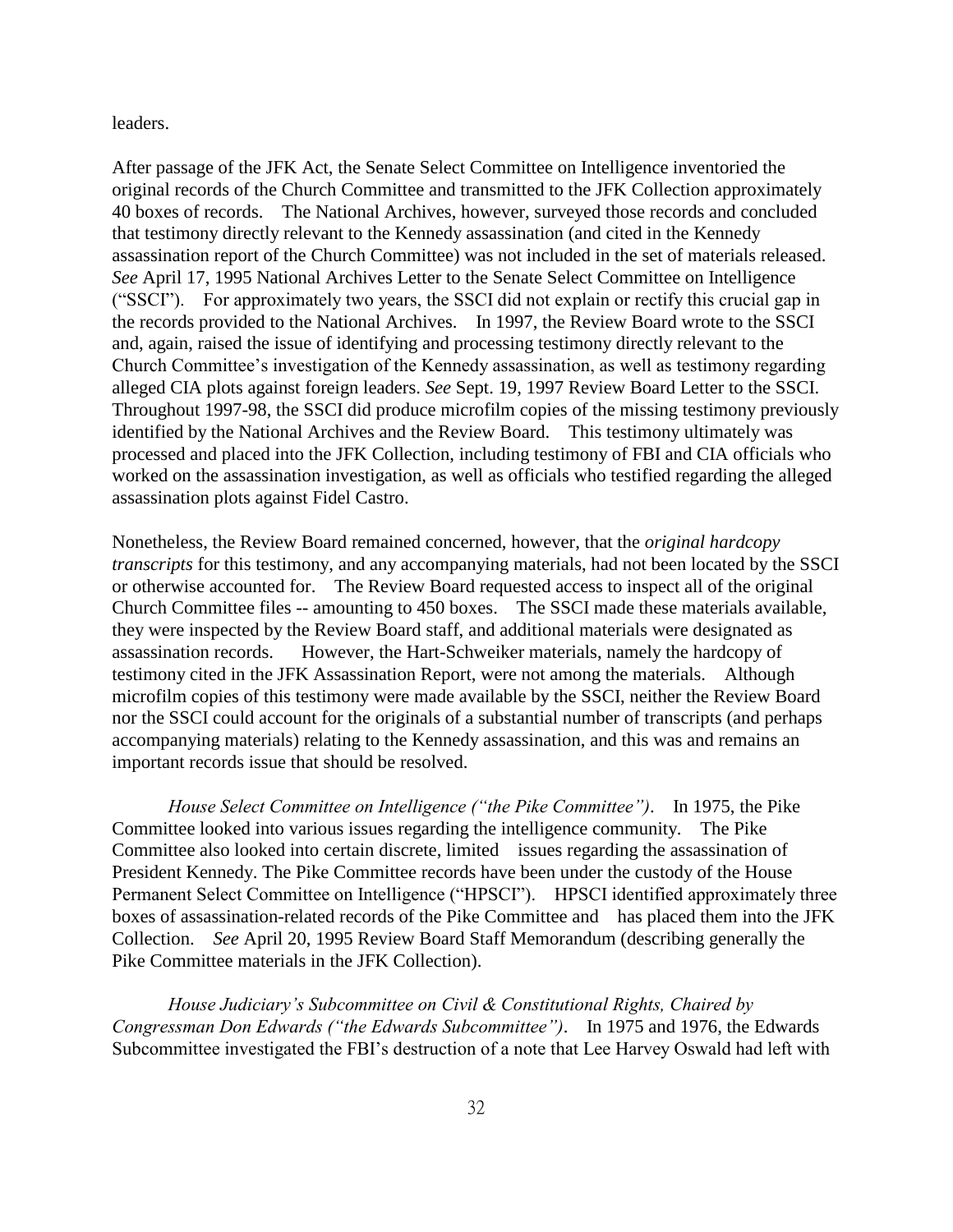the Dallas Field Office prior to the assassination of President Kennedy. The Review Board raised with the National Archives (Center for Legislative Archives) the issue of whether they had any original files for this Subcommittee, and the legislative staff could not identify any such files within its Judiciary Committee holdings. We also asked the Clerk's Office for the House of Representatives to assist in locating these records. *See* Oct. 30, 1997 Review Board Letter to Clerk of the House. Unfortunately, no original records for this Subcommittee have been located, although copies of some of these records can be found in the HSCA Collection.

*House Government Operation's Subcommittee on Government Information and Individual Rights, Chaired by Congresswoman Bella Abzug ("theAbzug Subcommittee")*. In 1975 and 1976, the Abzug Subcommittee looked into issues relating to access to Warren Commission records and the destruction of FBI records. It was the Review Board's understanding that these records remained closed pursuant to House Rules. In 1996, and again in 1997, the Review Board sought Congressional authorization to have any assassination-related records within the Abzug Subcommittee files reviewed and released under the JFK Act. *See* Nov. 8, 1996 and Oct. 30, 1997 Review Board Letters to the Clerk of the House of Representatives. After receiving the appropriate Congressional authorization, the Review Board staff inspected the original files of the Abzug Subcommittee and designated various materials for release under the JFK Act. including materials regarding public access to Warren Commission records and regarding destruction of FBI files. *See* April 7, 1998 Review Board Letter to Center for Legislative Archives.

*House Committee on Un-American Activities ("HUAC")*. During the 1950's and 1960's, this Committee investigated "un-American" activities of various individuals and groups. In the summer of 1996, the staff of the Center for Legislative Archives (part of the National Archives) did an initial survey of the HUAC files and identified files on Lee Harvey Oswald, Marina Oswald, the Fair Play for Cuba Committee ("FPCC")(with which Oswald was associated), and Mark Lane (a Warren Commission critic). *See* Aug. 26, 1996 National Archives Memorandum. It was the Review Board's understanding that these records were closed for a 50-year period pursuant to House Rules.

In November 1996, the Review Board requested that Congress make these records available for inspection by the Review Board to confirm whether the records initially identified by the National Archives staff were assassination records within the meaning of the JFK Act and, thus, should be released to the public. *See* Nov. 8, 1996 Review Board Letter to the Clerk of the House of Representatives. The Review Board received no responses and raised the matter again in 1997. *See* Oct. 30, 1997 Review Board Letter to Clerk of the House of Representatives. In January 1998, the Clerk's Office sought permission from the Judiciary Committee to open up the HUAC files for Review Board inspection. *See* Jan. 27, 1998 Letter from the Clerk of the House of Representatives to the House Judiciary Committee. This authorization was denied, and the Review Board appealed directly to House Judiciary Chairmen Henry Hyde to facilitate the release of assassination-related records within the HUAC files. *See* March 17, 1998 Letter from Chairmen Hyde to the Clerk of the House; July 15, 1998 Review Board Letter to Chairmen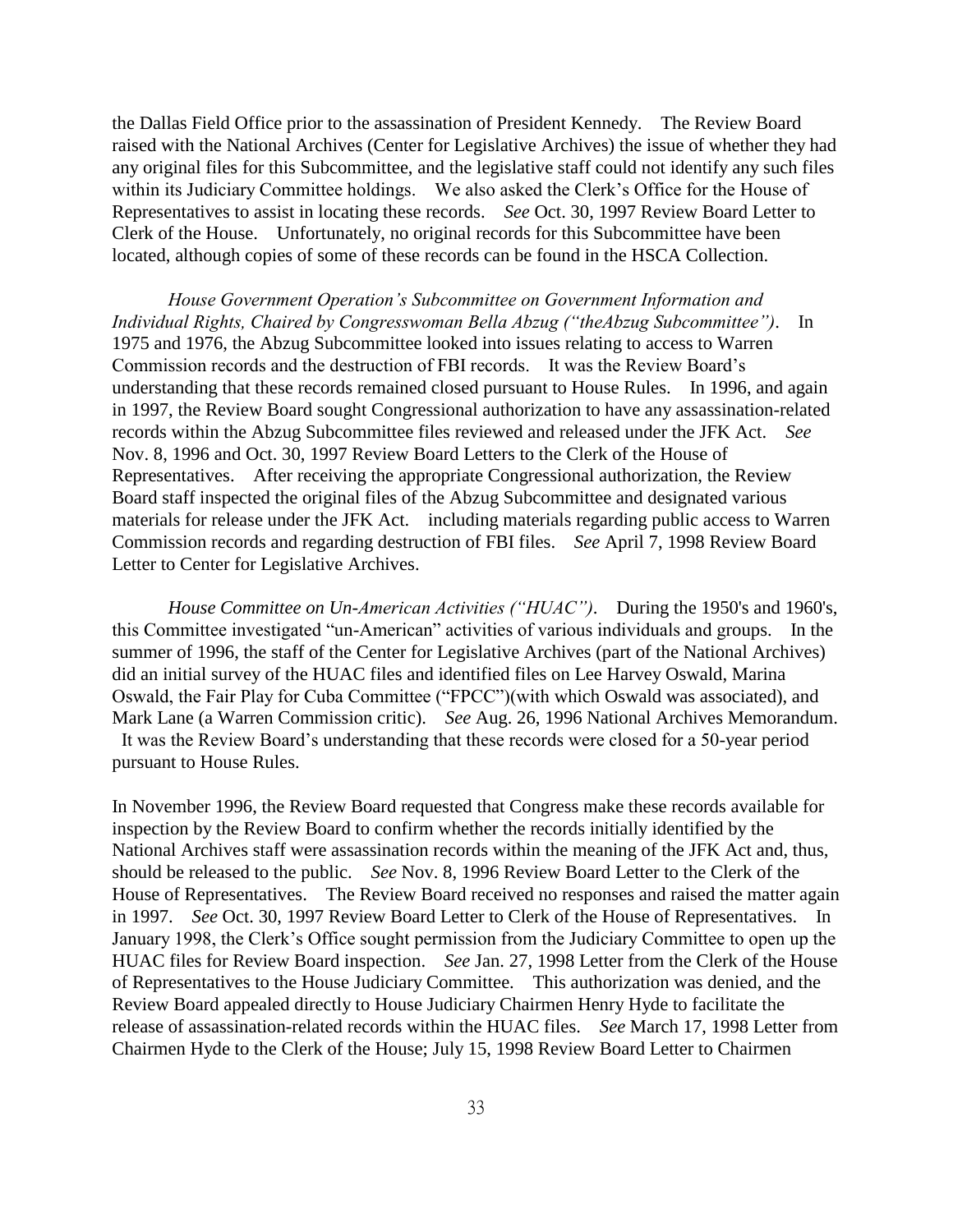Hyde. The Review Board was then advised that the House Parliamentarian would consider whether the JFK Act superseded the House Rule closing HUAC records for 50 years. The Review Board again argued to the House that the HUAC records were fully subject to the JFK Act, notwithstanding the 50-year closure rule of the House. *See* Aug. 10, 1998 Review Board Letter to the Clerk of the House of Representatives.

At the time of this Report, Congress had refused to release, or even make available to the Review Board, the HUAC files identified as potentially relevant to the assassination, including the files on Lee and Marina Oswald.

*Other Congressional Records*. The Review Board also examined whether certain other Congressional records might have materials relating to the assassination. [McClellan, Kefauver, Senate Internal Security Subcommittee].

i.  $44 \text{ U.S.C.} \& 2107 \text{ (2)(a)(3)}.$ 

 $\overline{a}$ 

ii. Many of the descriptions of agency's efforts to comply with the JFK Act were obtained from the inital or final certifications that the agencies submitted to the Review Board. Where appropriate, this chapter cites the certifications.

iii. *See* CIA Initial Statement of Compliance (dated March 19, 1998).

iv. *See id*. The extensive set of Russ Holmes working files were not transmitted to the National Archives in 1993. When the Review Board became aware of their existence, it insisted that they be released under the JFK Act. The CIA is presently processing those records for release.

v. *See* July 15, 1998 Letter from the Review Board to the CIA.

vi. *See* July 7, 1998 Review Board Letter to the CIA.

vii. *See* CIA Final Declaration of Compliance (dated September \_, 1998).

viii. *See* FBI Final Declaration of Compliance (dated August 20, 1998).

ix. *See* Secret Service Initial Statement of Compliance (dated April 30, 1997).

x. *See* Secret Service Final Declaration of Compliance (dated August \_\_, 1998).

xi. *See* March 28, 1996 and July 31, 1995 Secret Service Letters to the Review Board (attached to the Secret Service's Final Declaration of Compliance).

xii. *See* NSA Final Declaration of Compliance (dated August 18, 1998).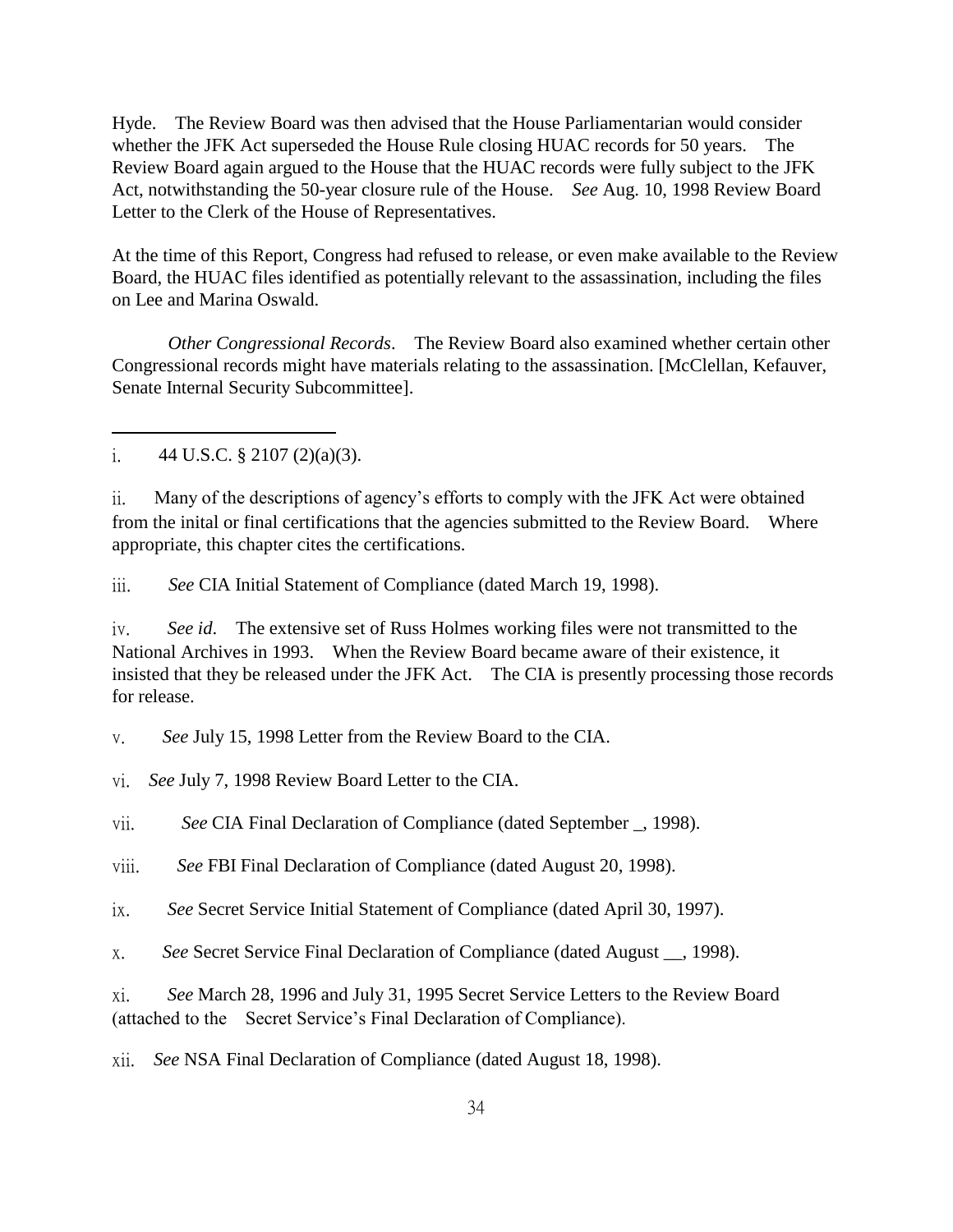xiii. *See* State Department Final Declaration of Compliance (dated March 18, 1998); Review Board Staff Memorandum (dated April 23, 1997).

xiv. *See* October 31, 1995 OIP Letter [re-check letter]; OIP Final Declaration of Compliance (dated August 6, 1998).

xv. *See* OIP Initial Statement of Compliance (dated February 20, 1997); March 31, 1997 Review Board Letter to OIP.

xvi. *See* OIP Final Declaration of Compliance.

xvii. *See* Criminal Division Initial Statement of Compliance (dated January 29, 1997).

xviii. *See* Civil Division Final Declaration of Compliance (dated July 29, 1998).

xix. *See* Civil Divison Final Declaration of Compliance.

xx. *See* Civil Division Final Declaration of Compliance; July 1, 1997 Civil Division Letter; March 6, 1998 Review Board Letter.

xxi. *See* Civil Rights Division Final Declaration of Compliance (dated July 2, 1997).

xxii. *See* Main Treasury Final Declaration of Compliance (dated August 12, 1998).

xxiii. *See* Main Treasury Final declaration of of Compliance.

xxiv. *See* Dec. 19, 1996 Review Board Letter to Main Treasury.

xxv. *See id*.

 $\overline{a}$ 

xxvi. Main Treasury Final Declaration ¶ 10.

xxvii. *Id.* ¶ 19.

xxviii. *See* ATF Final Declaration of Compliance (dated Nov. 7, 1997).

xxix. *See* Nov. 1, 1996 and Febr. 20, 1997 Review Board Letters to ATF.

xxx. *See* ATF Final Declaration of Compliance; Nov. 4, 1997 Review Board Letter to ATF.

xxxi. *See* ATF Final Declaration of Compliance.

xxxii. *See* Nov. 5, 1997 Review Board Letter to IRS.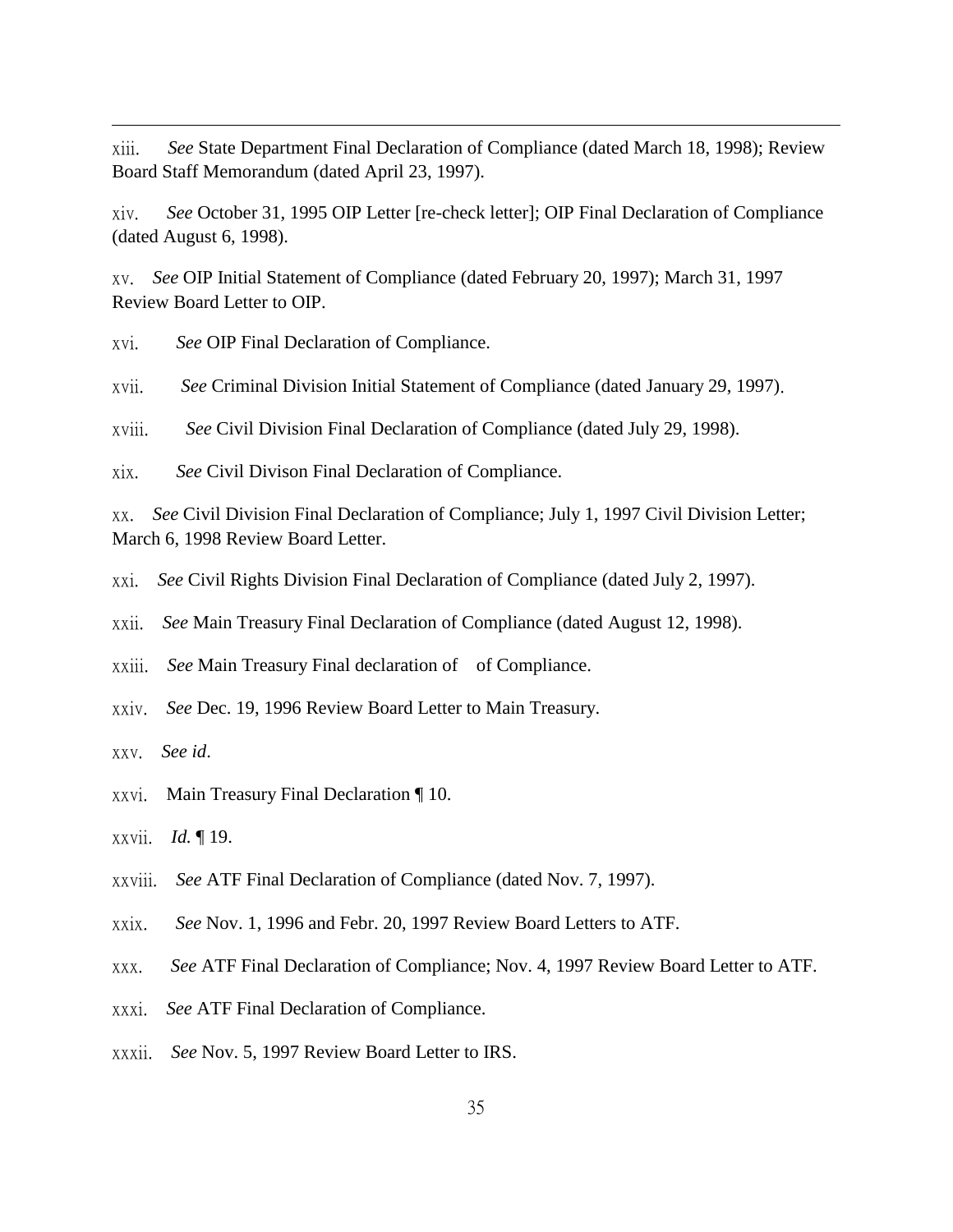- xxxiii. *See* IRS Final Declaration of Compliance (dated September \_\_, 1998).
- xxxiv. *See* Customs Service Final Declaration of Compliance (dated June 30, 1997).
- xxxv. *See* Nov. 5, 1997 and March 12, 1998 Review Board Letters to IRS.
- xxxvi. *See* IRS Final Declaration of Compliance (dated September \_\_, 1998).
- xxxvii. *See* IRS Final Declaration.
- xxxviii. *See* NSC Final Declaration of Compliance (dated April 30, 1998).
- xxxix. *See* INS Final Declaration of Compliance (dated August 26, 1998).
- xl. *See* OSD Final Declaration of Compliance (dated May 21, 1998).
- xli. *See* DIA Final Declaration of Compliance (dated April 10, 1998).
- xlii. *See* Army Initial Statement of Compliance (dated June 18, 1997).
- xliii. *See* IRR Final Declaration of Compliance (dated August 1, 1997).
- xliv. *See id*.; *see also* February 4, 1997 Review Board Letter to CSF.
- xlv. *Id.*

- xlvi. *See* February 4, 1997 Review Board Letter.
- xlvii. *See* IRR Final Declaration; HSCA Report, at 221-24.
- xlviii. *See* AFIP Final Declaration of Compliance (dated June 12, 1997).
- xlix. *See* March 18, 1997 Review Board Letter to AFIP; AFIP Final Declaration.
- l. *See* Navy's Final Declaration of Compliance (dated December 3, 1997).
- li. *See id*.
- lii. *See* April 24, 1998 Review Board Letter to ONI.
- liii. *See* ONI Final Declaration of Compliance dated May 18, 1998.
- liv. *See id*.